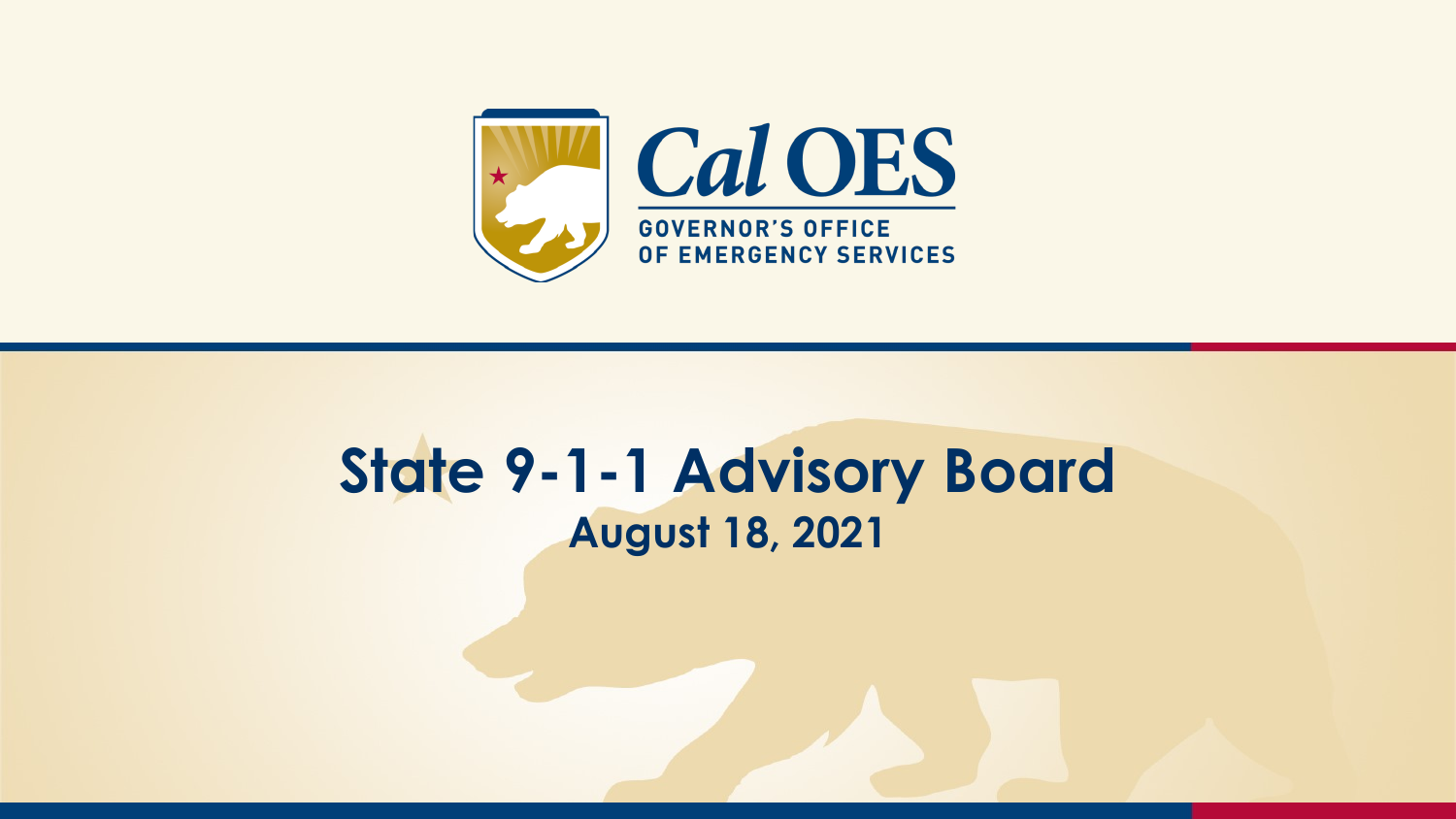

## **Item 1: Call to Order & Member Roll Call**

Members of the Board

- Chair Patrick J. Mallon, Governor's Office of Emergency Services (Cal OES)
- Chief Chris Childs, California Highway Patrol (CHP)
- Brenda Bruner, Association of Public-Safety Communication Officials (APCO)
- Lee Ann Magoski, California National Emergency Number Association (CALNENA)
- Rosa Ramos, California National Emergency Number Association (CALNENA)
- Sheriff Ingrid E. Braun, California State Sheriffs' Association (CSSA)
- Sheriff William "Bill" Ayub, California State Sheriffs' Association (CSSA)
- Juan Carlos Castillo, California Fire Chiefs Association (CFCA)
- Chief Rebecca Ramirez, California Fire Chiefs Association (CFCA)
- Chief Elise Warren, California Police Chiefs Association (CPCA)
- **Chief Andrew White, California Police Chiefs Association (CPCA)**

Establishment of quorum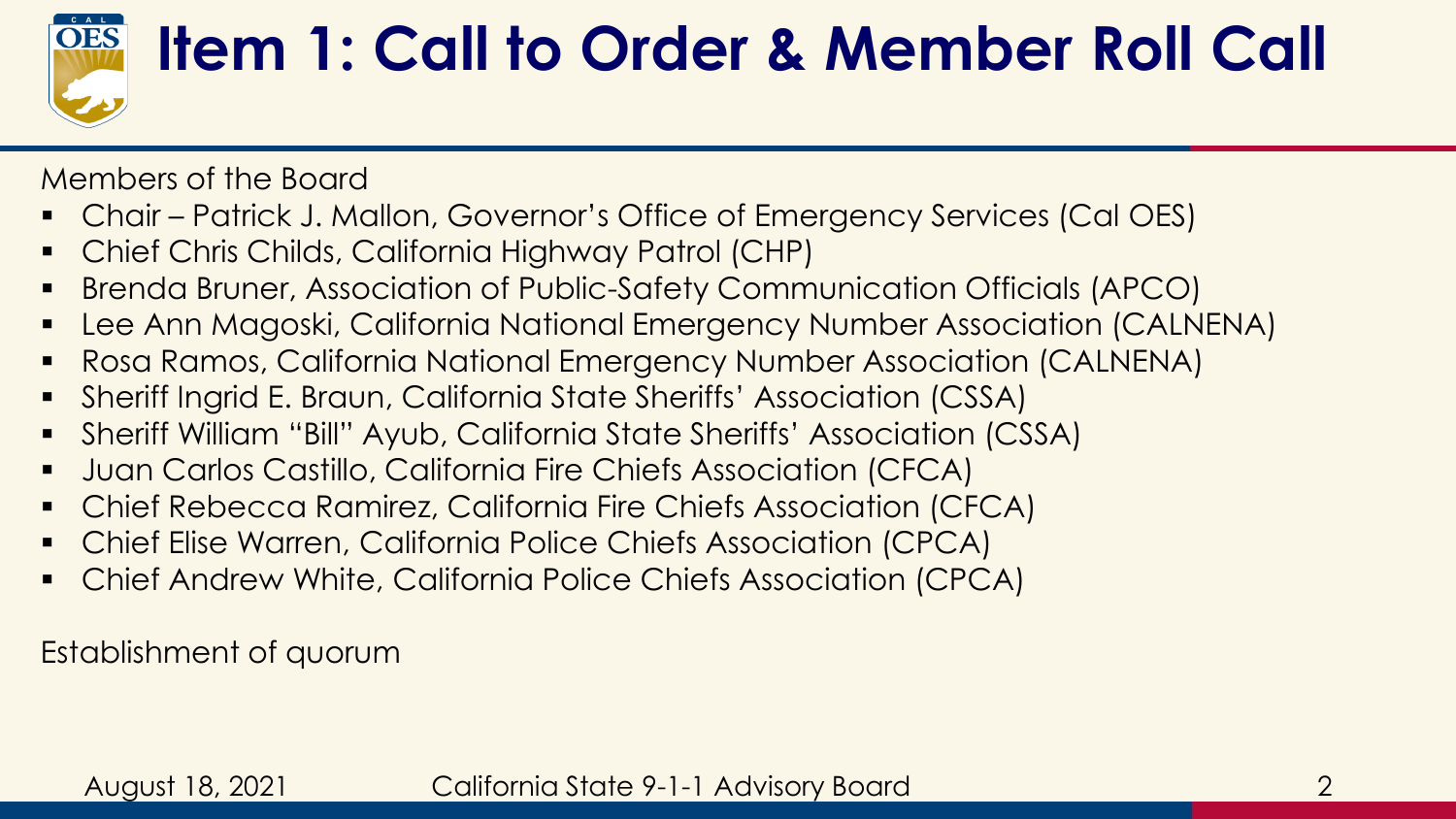

## **Item 2: Approval of Previous Minutes**

#### **Meeting Minutes**

May 2021 meeting minutes:

■ Meeting held via video conference



August 18, 2021 3 California State 9-1-1 Advisory Board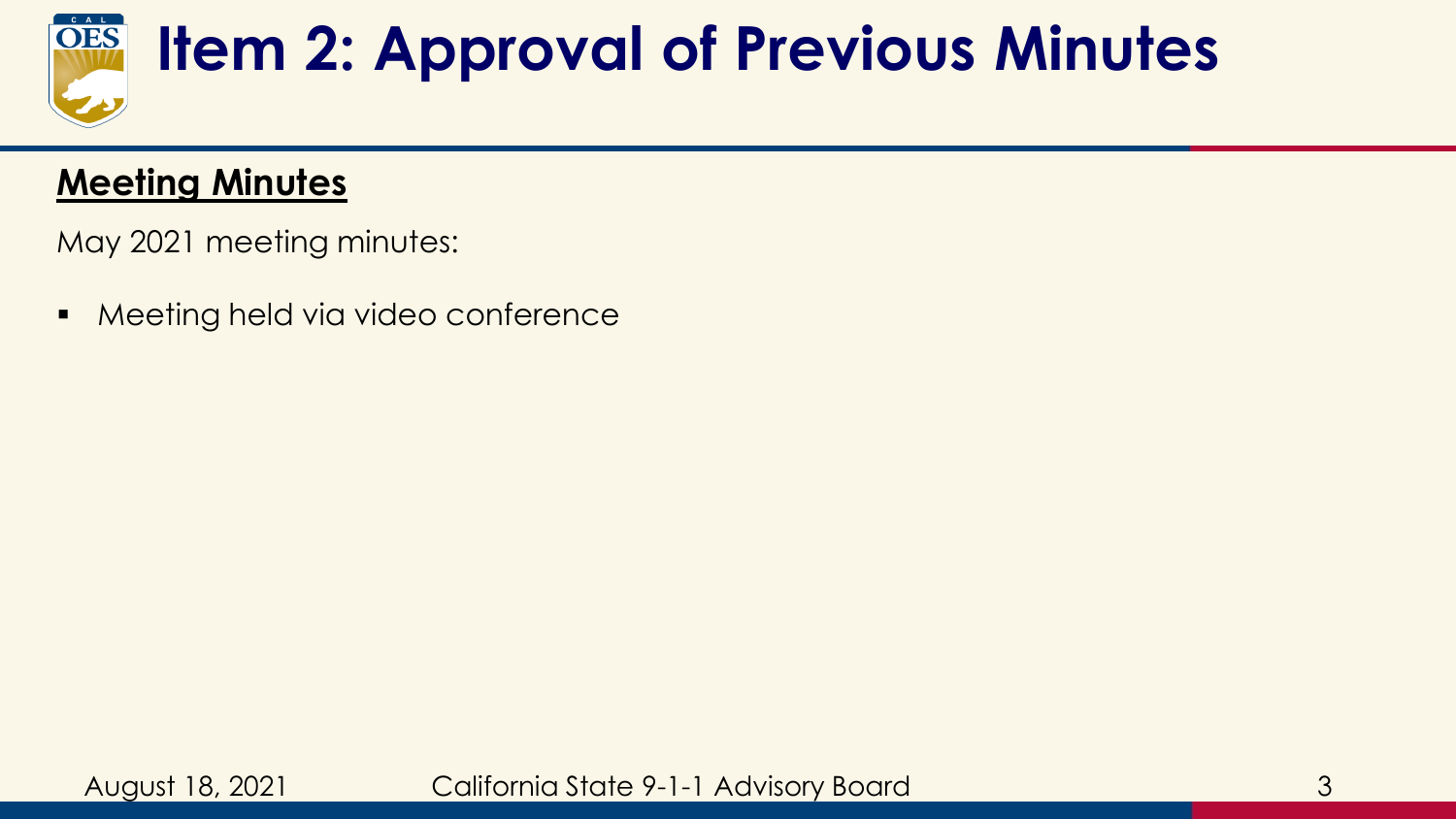

#### **Item 3: Closed Session**

#### **Closed Session**

The State 9-1-1 Advisory Board will meet in closed session via a secure video conference pursuant to Pursuant to G.C. Section 11126(e)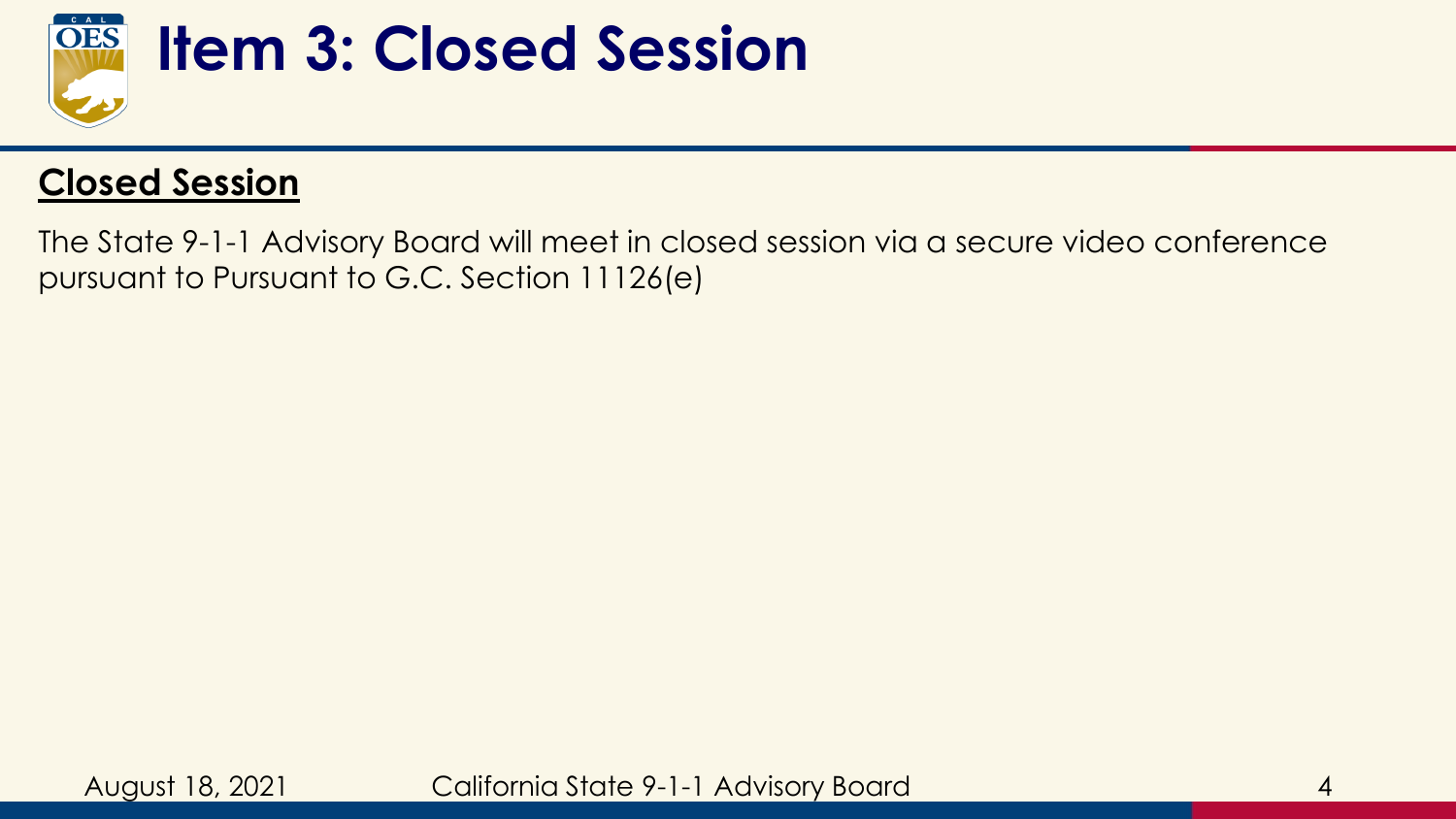

## **Item 4: Legislative Update**

Mr. Reggie Salvador, Chief, Cal OES Legislative and External Affairs will provide information regarding legislation that may impact California's 9-1-1 system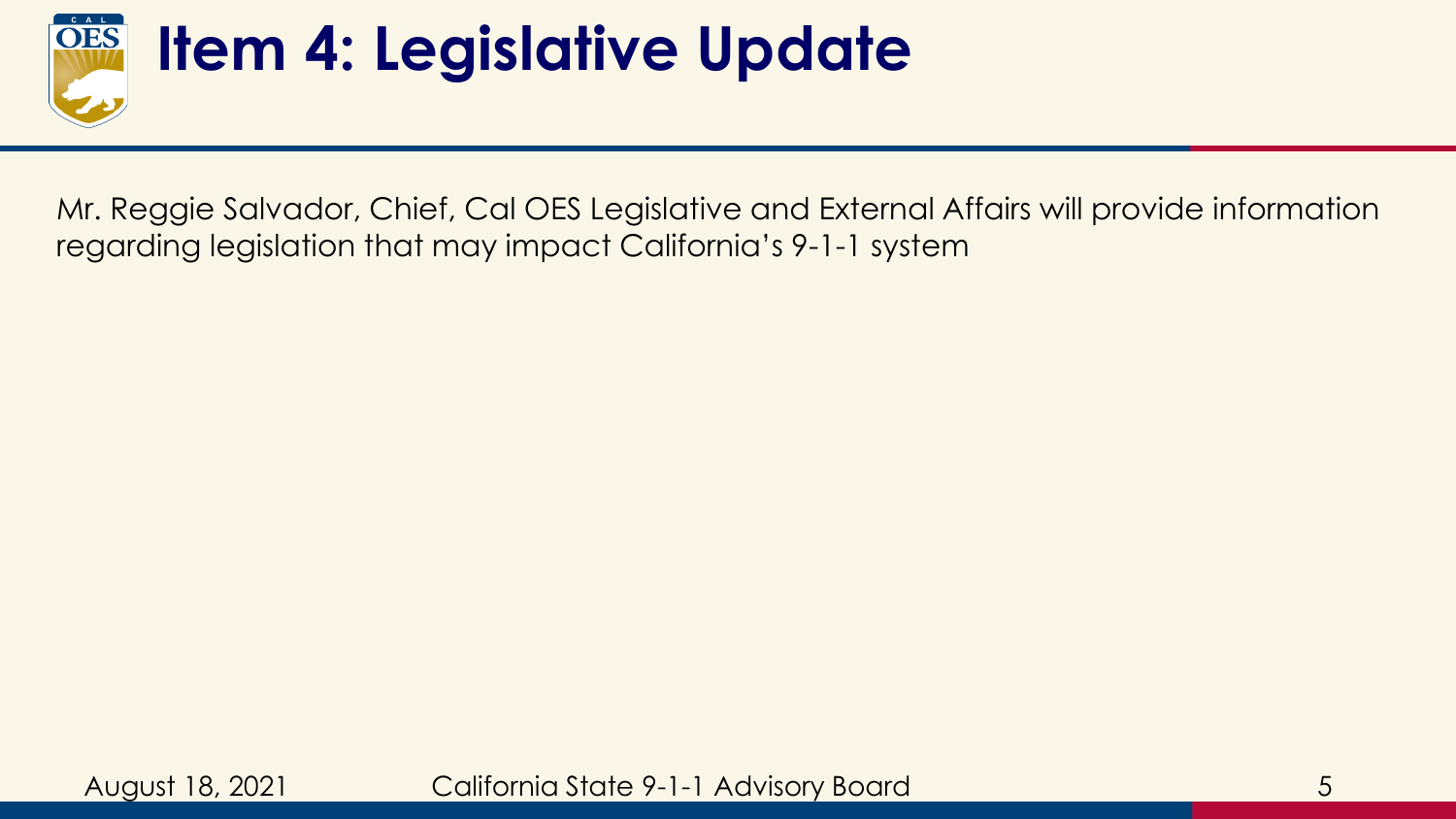#### **Item 5: Cal OES 9-1-1 Emergency OES Communications Branch Report**

Mr. Budge Currier will present updates regarding active projects within Cal OES' 9-1-1 Emergency Communications Branch:

- 1. 2020 Call Statistics
- 2. Statewide Customer Premise Equipment (CPE) Installation and upgrades
- 3. Text to 9-1-1 Update
- 4. Next Gen 9-1-1 Update
- 5. Location Accuracy Project
- 6. Status of SETNA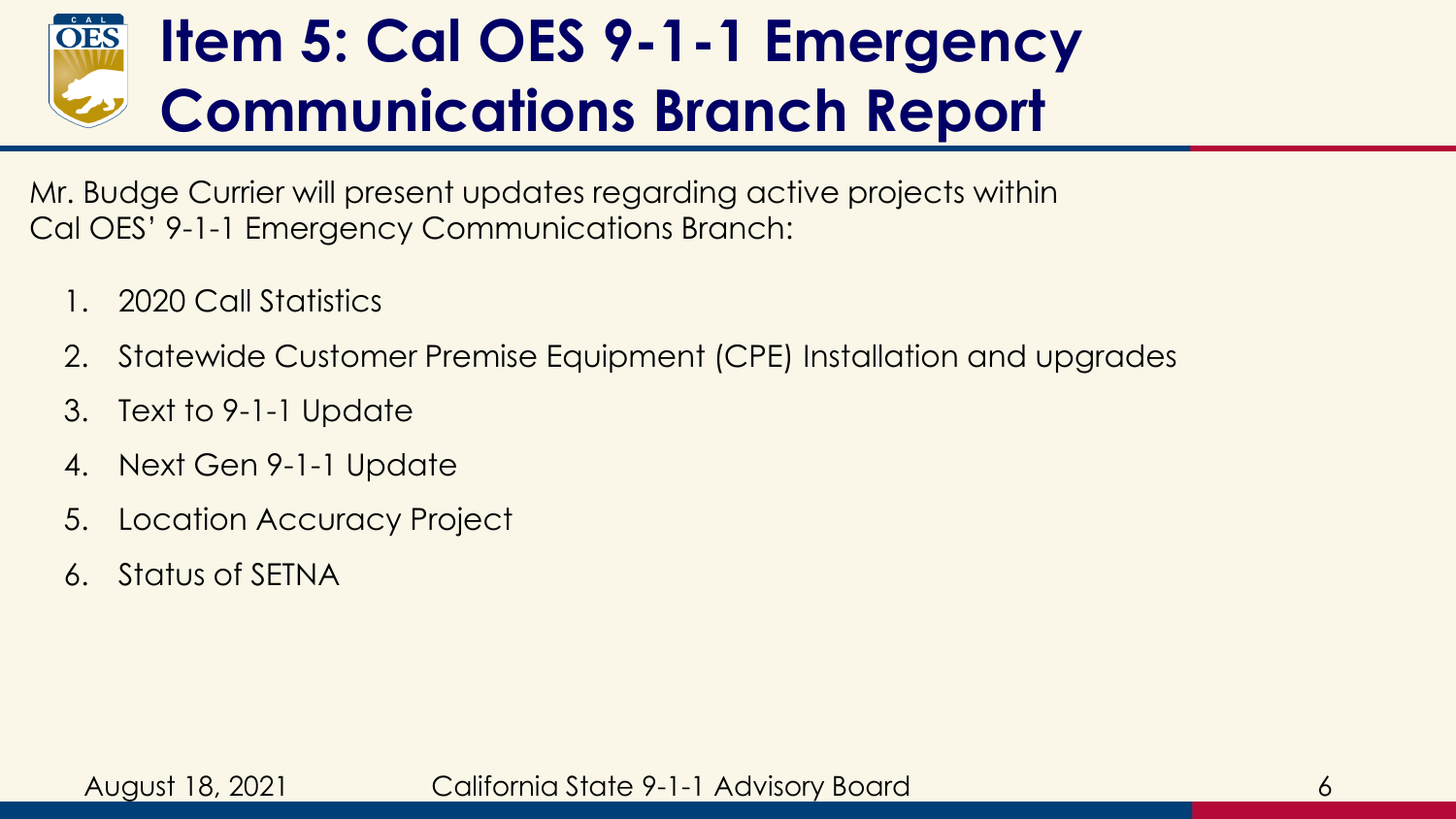

#### **Item 5-1: 2020 Call Statistics**

| <b>Total 9-1-1 Calls</b>   | 2020                  |
|----------------------------|-----------------------|
| Total                      | 25,927,317            |
| Wireless                   | 21,830,501 (84%)      |
| Wireline                   | 2,236,812 (9%)        |
| Voice over IP              | 1,242,522 (5%)        |
| Other including Telematics | 533,027 (2%)          |
| Text to 9-1-1              | $84,455$ $\leq$ $1\%$ |

August 18, 2021 California State 9-1-1 Advisory Board 7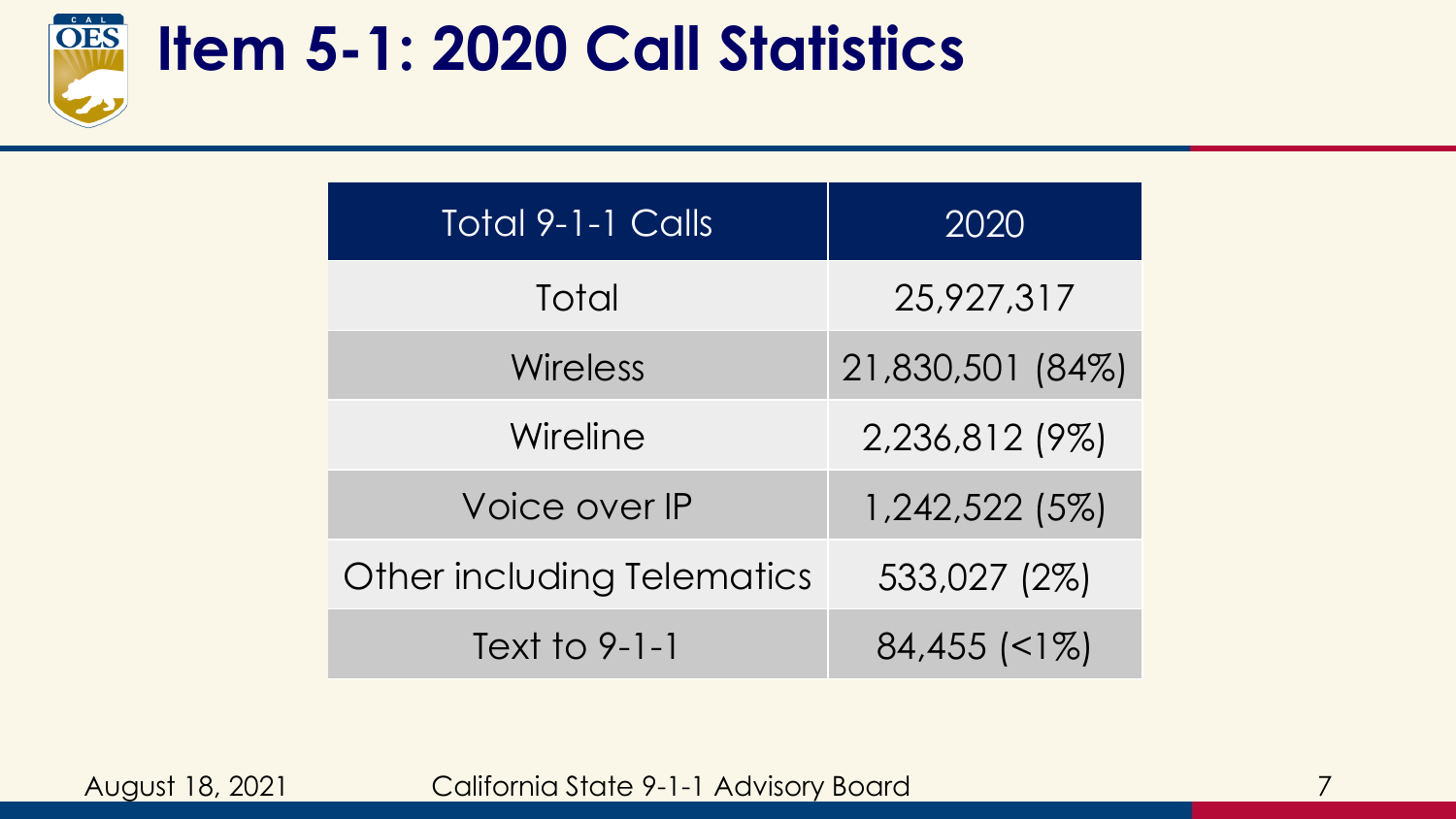

### **Item 5-2: Statewide CPE Installation**

| <b>Calendar Year</b>                                        | <b>System Acceptance</b><br><b>Signed</b> |  |
|-------------------------------------------------------------|-------------------------------------------|--|
| 2021                                                        | 11                                        |  |
| 2020                                                        | 51                                        |  |
| 2019                                                        | 69                                        |  |
| 2018                                                        | 54                                        |  |
| 2017                                                        | 57                                        |  |
| 2016                                                        | 92                                        |  |
| Older than 2016<br>(includes PSAPs with self-funded<br>CPE) | 106                                       |  |

PSAPs with CPE System Acceptance dates of 2016 or prior are utilizing the year 6/7 maintenance options or are working with the CA 9-1-1 Branch on CPE replacement.

August 18, 2021 Galifornia State 9-1-1 Advisory Board Galifornia 8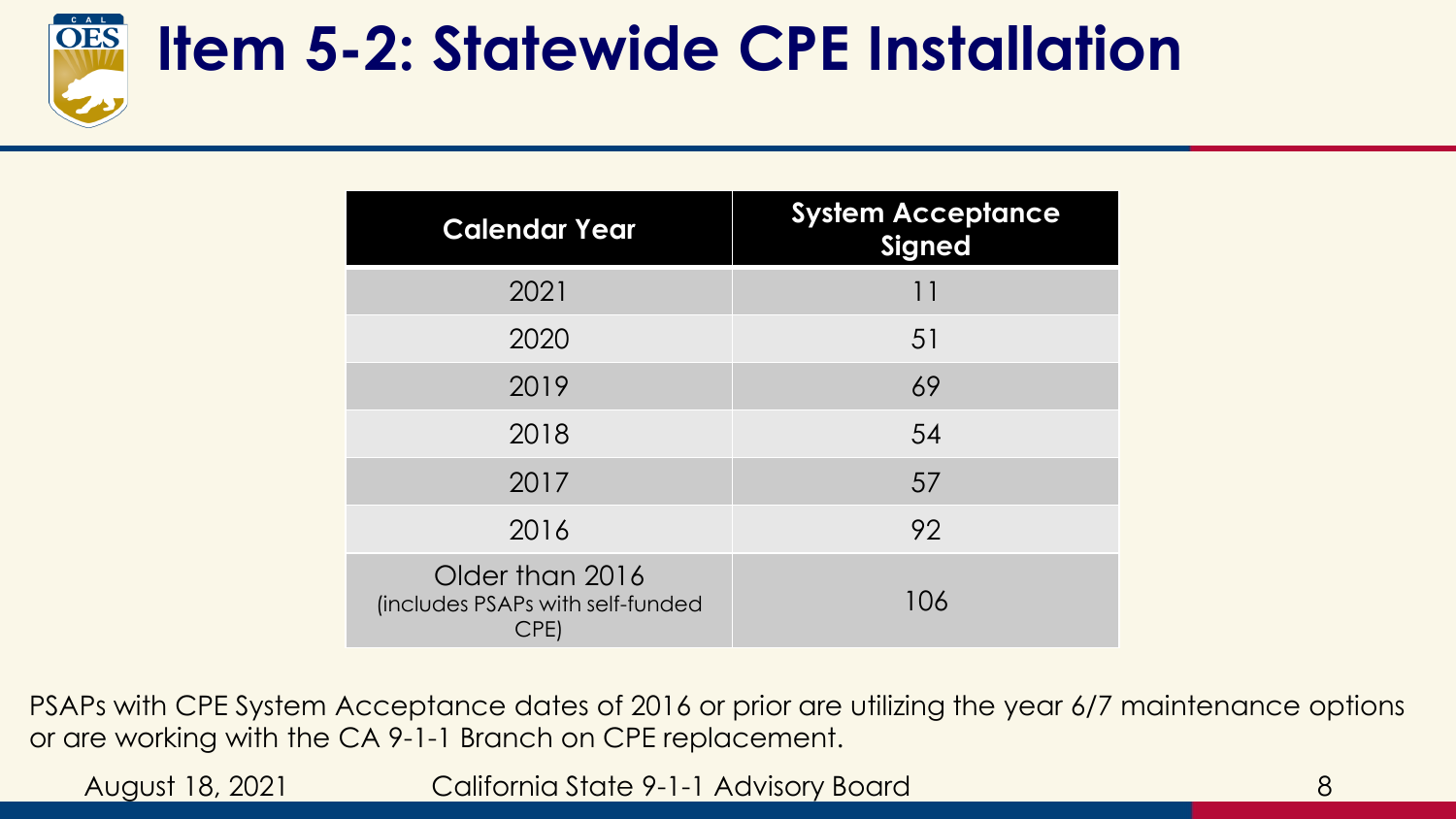

## **Item 5-2: Statewide Cloud-Native CPE**

- All new CPE sales have been suspended until CPE passes contract compliance, current barriers with equipment installed at the PSAP today include, but may not be limited to:
	- Internet Protocol, Version 6 (IPV6) and Transport Layer Security (TLS) needed for the Private Key Infrastructure
	- Unique IP address needed to dereference a NENA i3 call for a carrier-maintained Location Information Service
	- Element state and queue state in native NENA i3, which are needed to support dynamic policy routing
	- Inability to support Real Time Text (RTT)
	- Inability to support conferencing, using REFER
- The NG 9-1-1 service providers (Atos, Lumen, NGA 9-1-1 and Synergem) have put in "work arounds" to ensure that the CA NG 9-1-1 system can interface with CPE
- Your CPE vendor is required to support the existing ANI/ALI spill to CAD and CDR
- On a case-by-case basis, CA 9-1-1 Branch will evaluate CPE performance at your PSAP to ensure current equipment does not jeopardize ability to support PSAP operations

#### August 18, 2021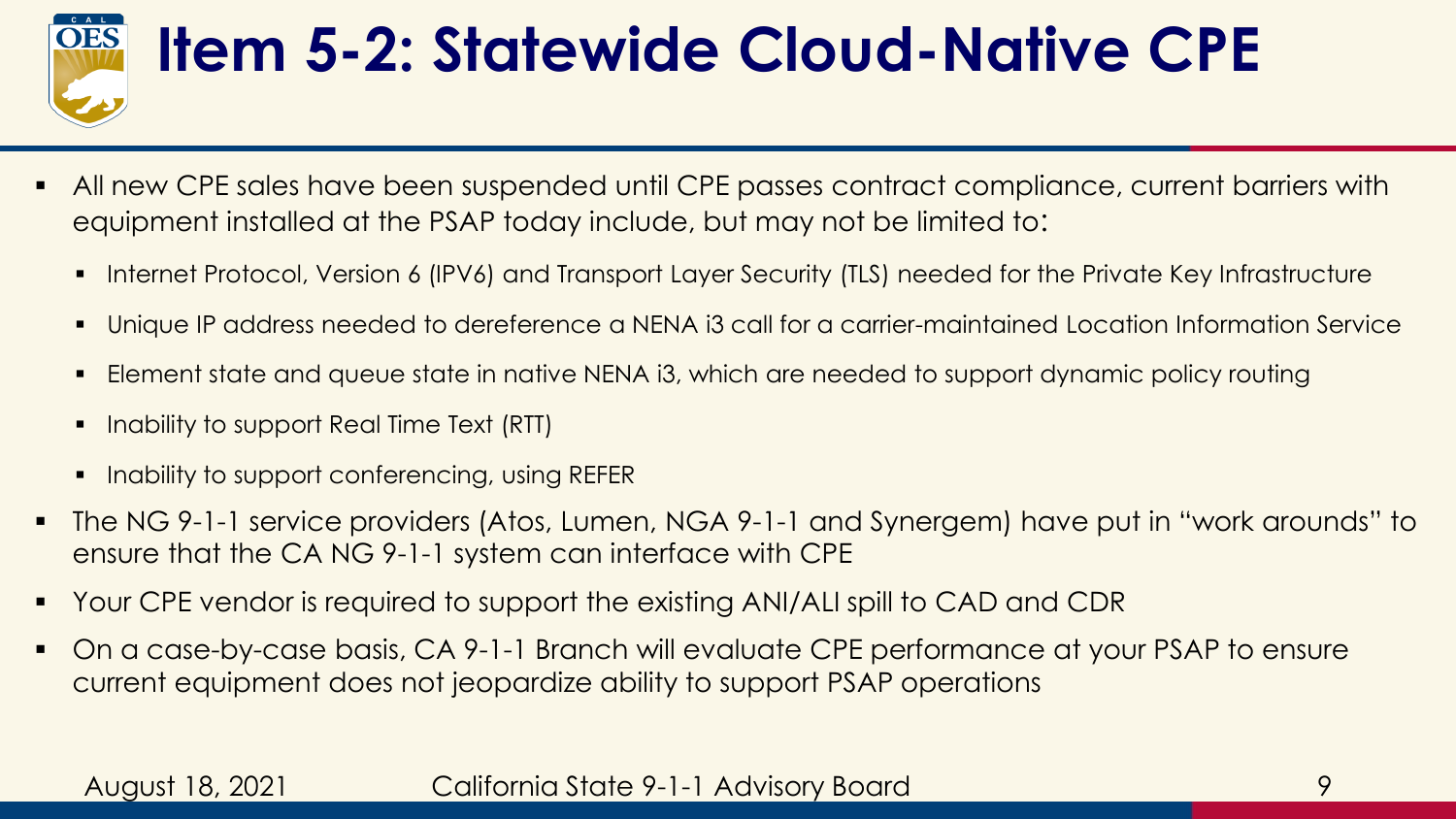

## **Item 5-2: Statewide Cloud-Native CPE**

- **Full NG 9-1-1 implementation will require PSAPs to move to Cloud Native CPE using the vendors on the new CPE contract**
- The highlighted vendors are currently coordinating testing in the NG 9-1-1 Lab:
	- **AT&T reselling Rapid Deploy Cloud, Motorola Cloud, Viper Cloud, and Viper Data Center**
	- Atos GEMMA Cloud CPE
	- Carbyne Cloud
	- Carousel reselling Motorola Cloud
	- **Lumen** reselling Motorola Cloud, Viper Data Center, and **Omni911 Cloud**
	- Comtech Solacom Data Center
	- **Frontier reselling Motorola Cloud**
	- **.** Intrado Viper Data Center, and Viper Cloud
	- **Motorola Cloud**
	- **E** NGA911 ACE CHS
	- RapidDeploy Cloud
	- Zetron Data Center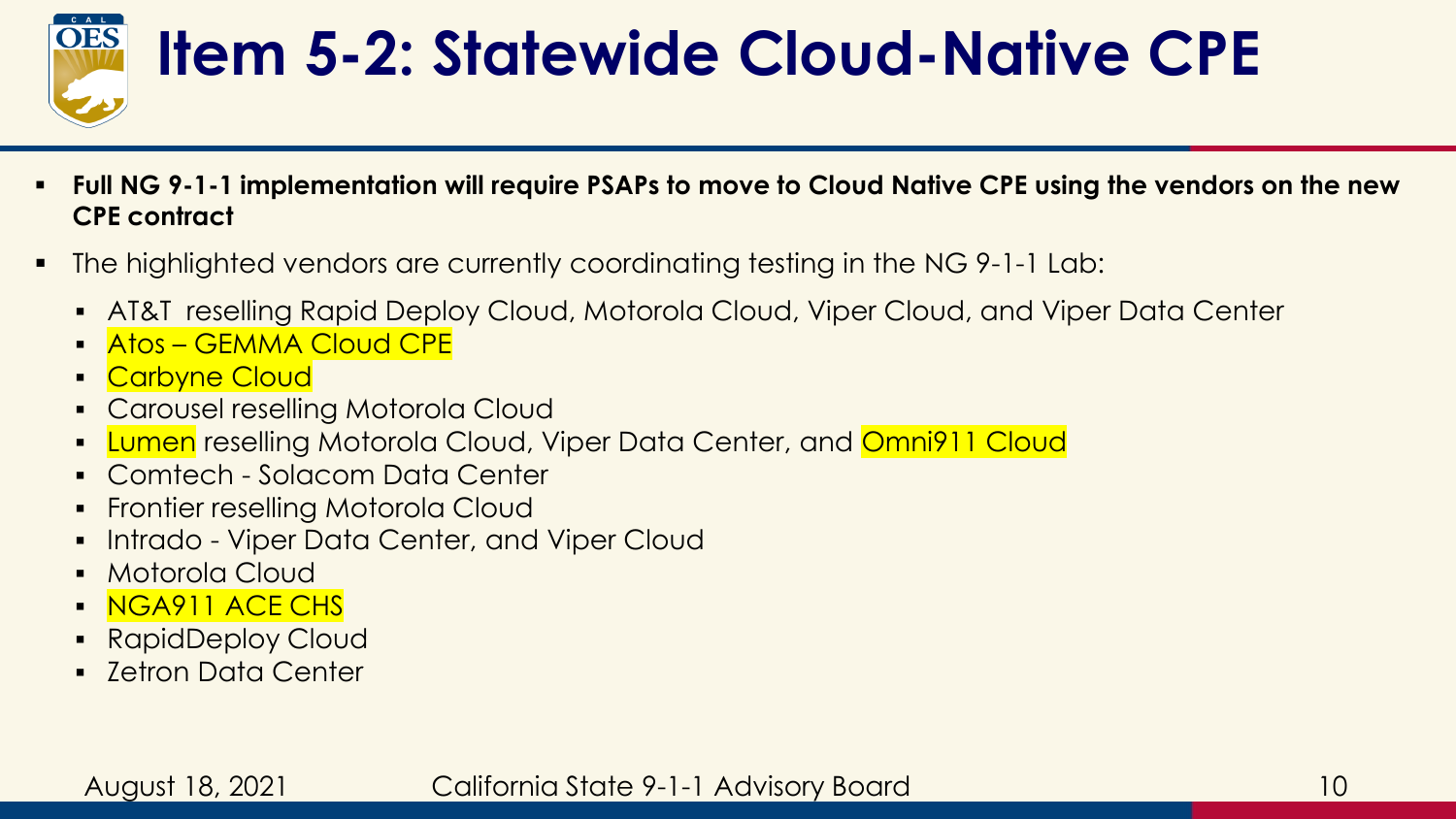

August 18, 2021

## **Item 5-3: Text to 9-1-1 Deployment**

| Text to 9-1-1 Status                        | Quantity       |                                              |
|---------------------------------------------|----------------|----------------------------------------------|
| PSAPs deployed with Web Based OTT           | 302            |                                              |
| PSAPs pending deployment of Web Based OTT   | $\overline{O}$ |                                              |
| PSAPs deployed with Integrated Text         | 134            | <b>TEXT IF YOU CAN'T</b>                     |
| PSAPs pending deployment of Integrated Text |                |                                              |
|                                             |                | California Assembly Bill 1168                |
| Total PSAPs deployed (99% completed)        | 436            | Mandated Text to 9-1-1 by<br>January 1, 2021 |
| <b>Total PSAPs</b>                          | 437            |                                              |

Contact Chereise Bartlett @ 916-894-5030 or [chereise.bartlett@caloes.ca.gov](mailto:Chereise.Bartlett@caloes.ca.gov)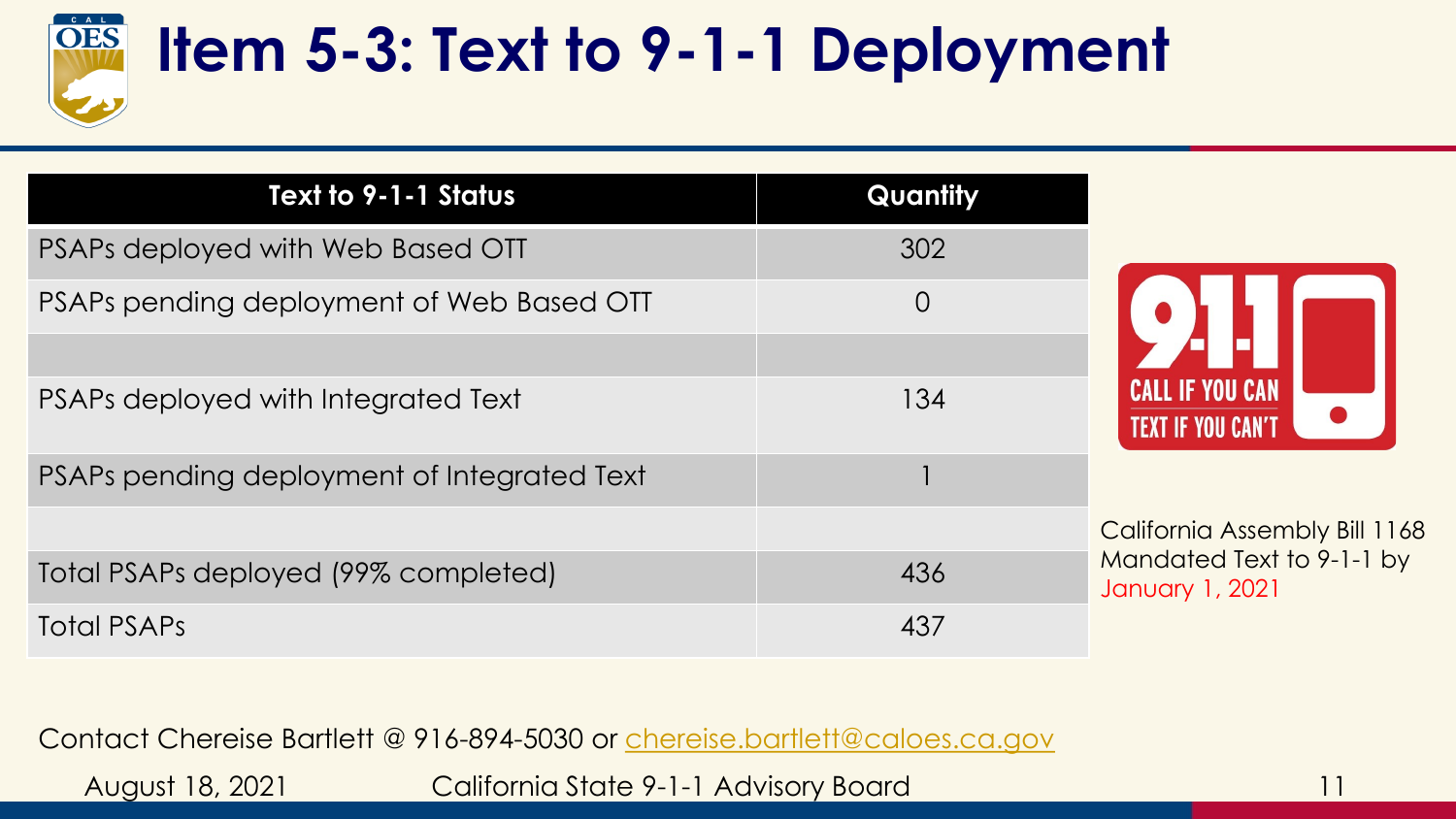

#### **Item 5-4: Next Gen 9-1-1 Update**



August 18, 2021 California State 9-1-1 Advisory Board 12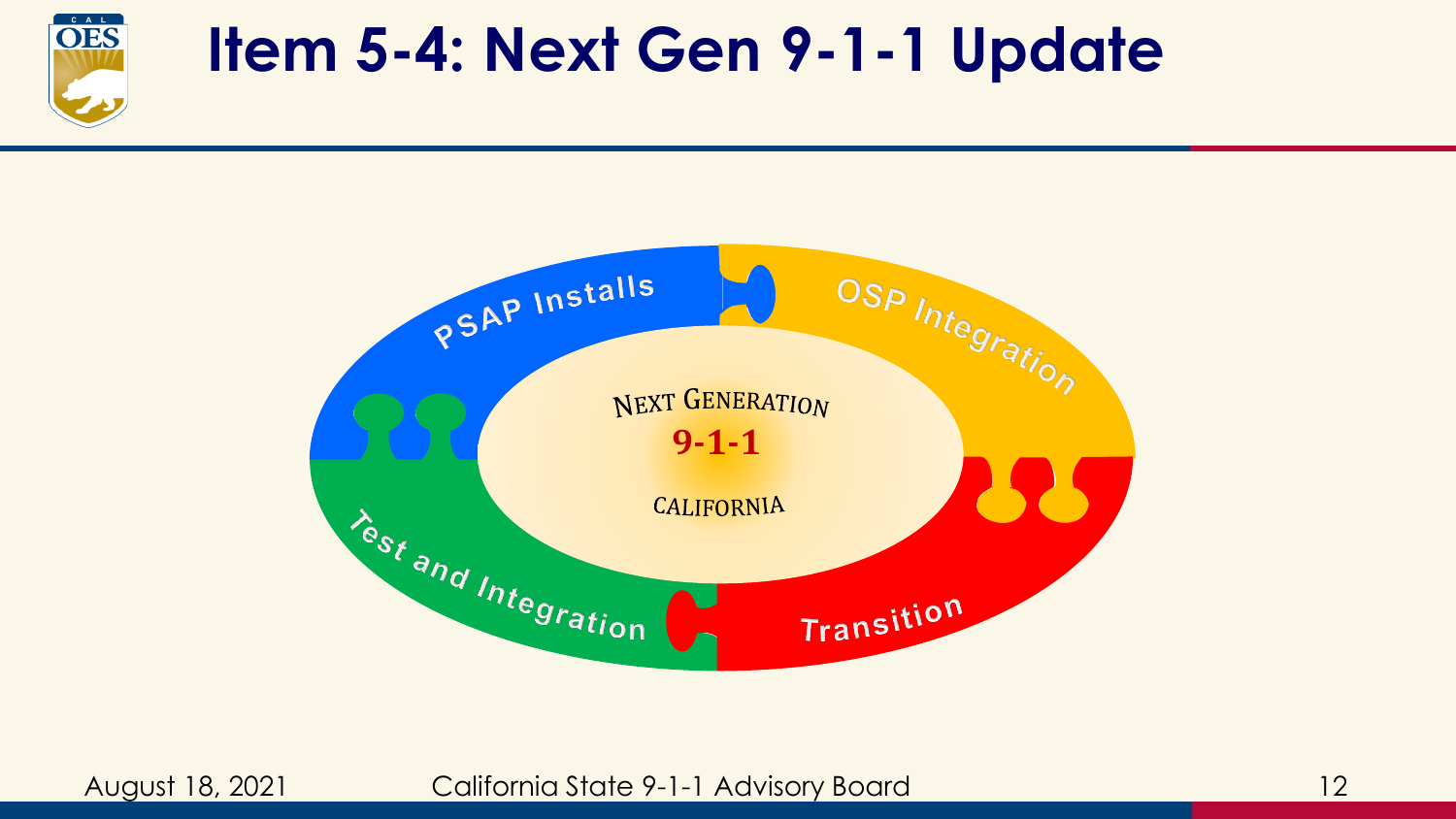

#### **Item 5-4: Next Gen 9-1-1 Deployment**

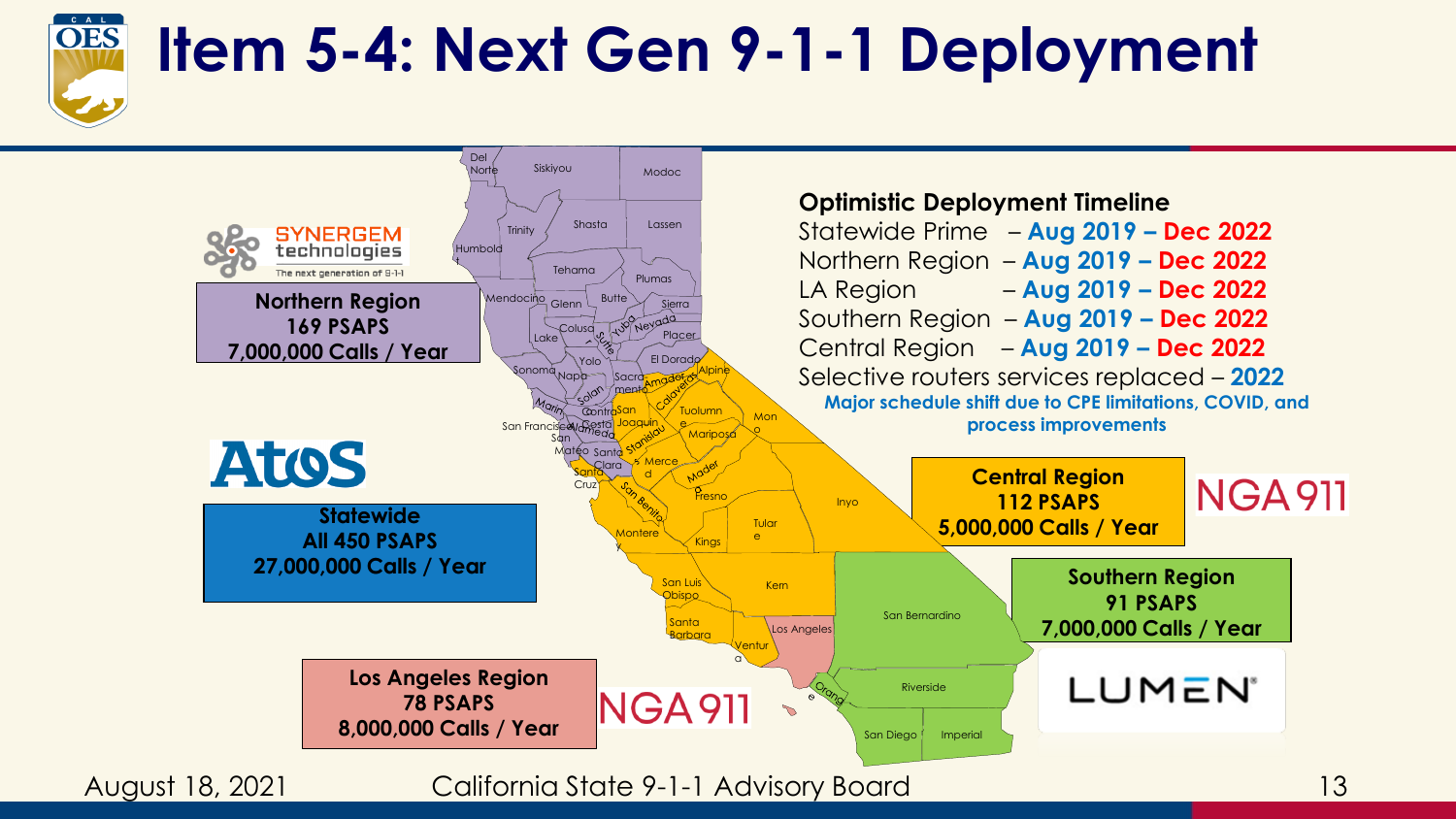#### OES **Item 5-4: PSAP Installs Preparing for NG 9-1-1 Go-Live**

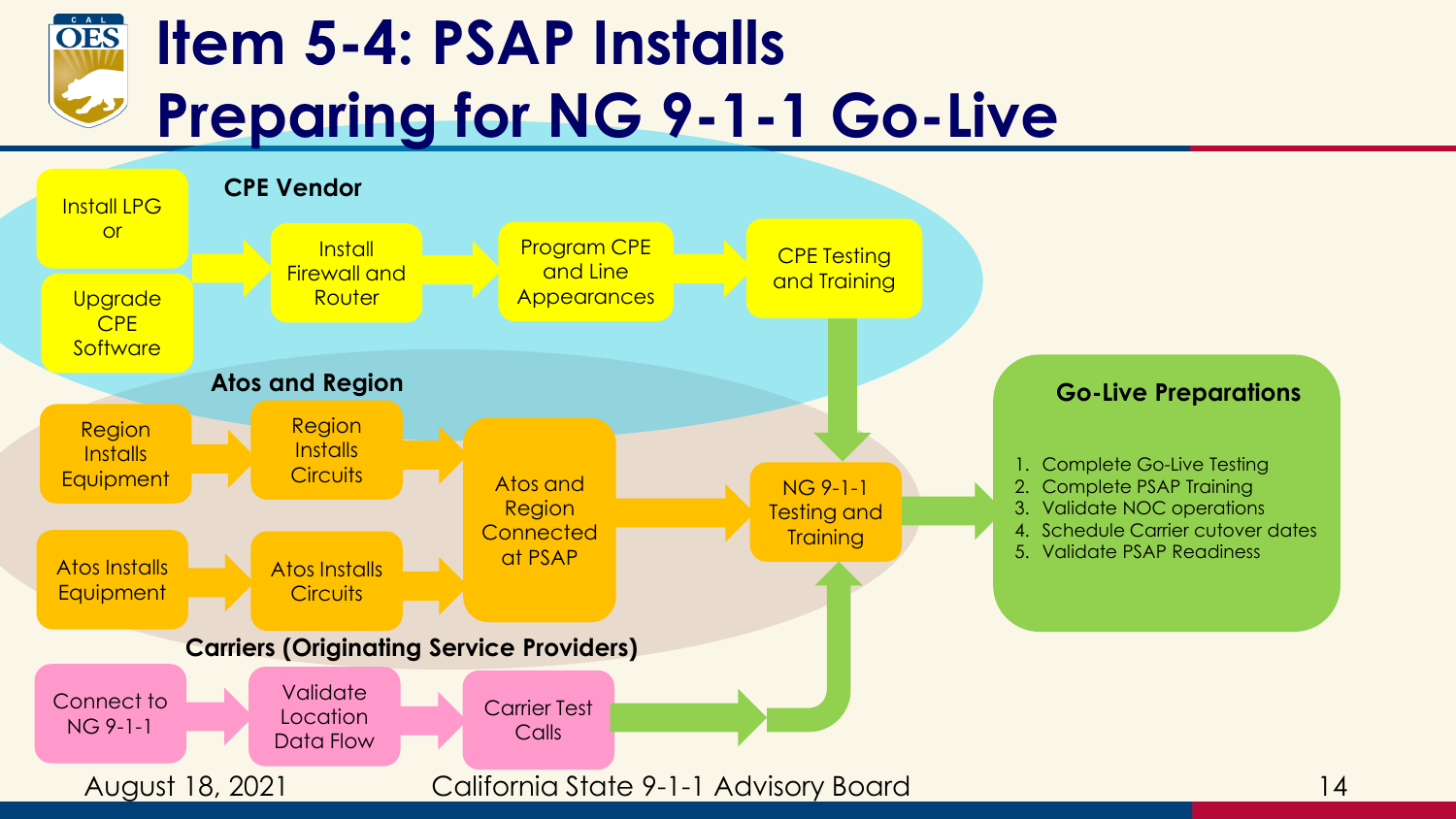

### **Item 5-4: Go-Live Validation**

- 1. Period of 2 weeks with no network or system changes
- 2. Validation by dispatchers in each of the PSAPS in the transfer cluster that CPE can answer, transfer, and display NG 9-1-1 calls properly
- 3. PSAP training completed and verified
- 4. Validation of the PSAP "Alternate Route" process
- 5. Validation of the trouble ticket and Network Operation Center activities
- 6. Validation of ability to deliver test calls from carrier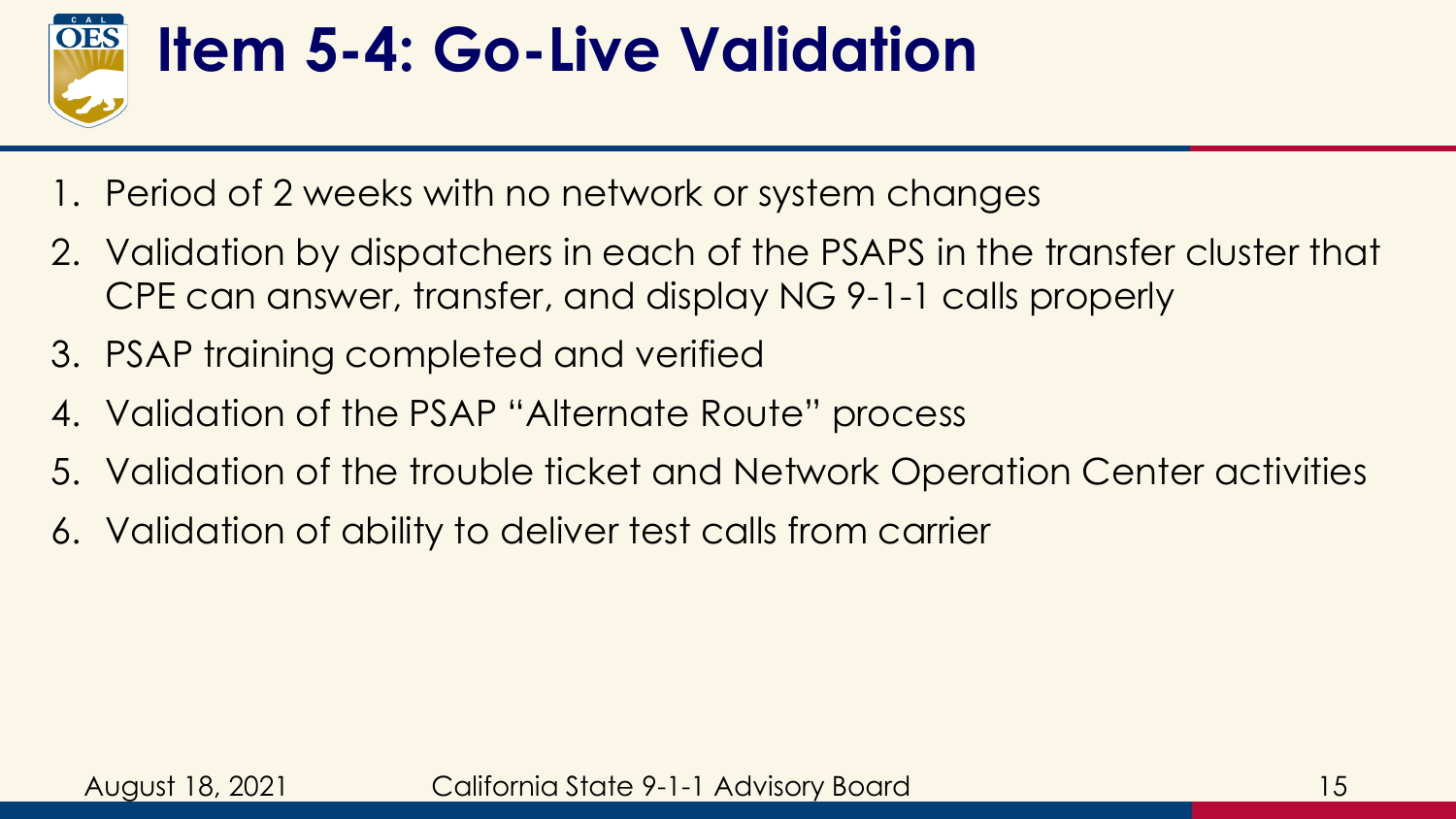

### **Item 5-4: What has been validated?**

- PSAP Boundaries are completed
- NENA i3 compliant NG 9-1-1 Core Systems operational for Atos, NGA 9-1-1, Lumen and Synergem
- Failover testing completed between NG 9-1-1 Core Systems
- Carrier testing completed with T-Mobile and Verizon wireless
- Successfully delivered 9-1-1 calls from handsets to PSAP using geospatial routing in a compliant NENA i3 architecture
- Deployed equipment to over 80% of PSAPs in California
- System monitoring and trouble ticketing testing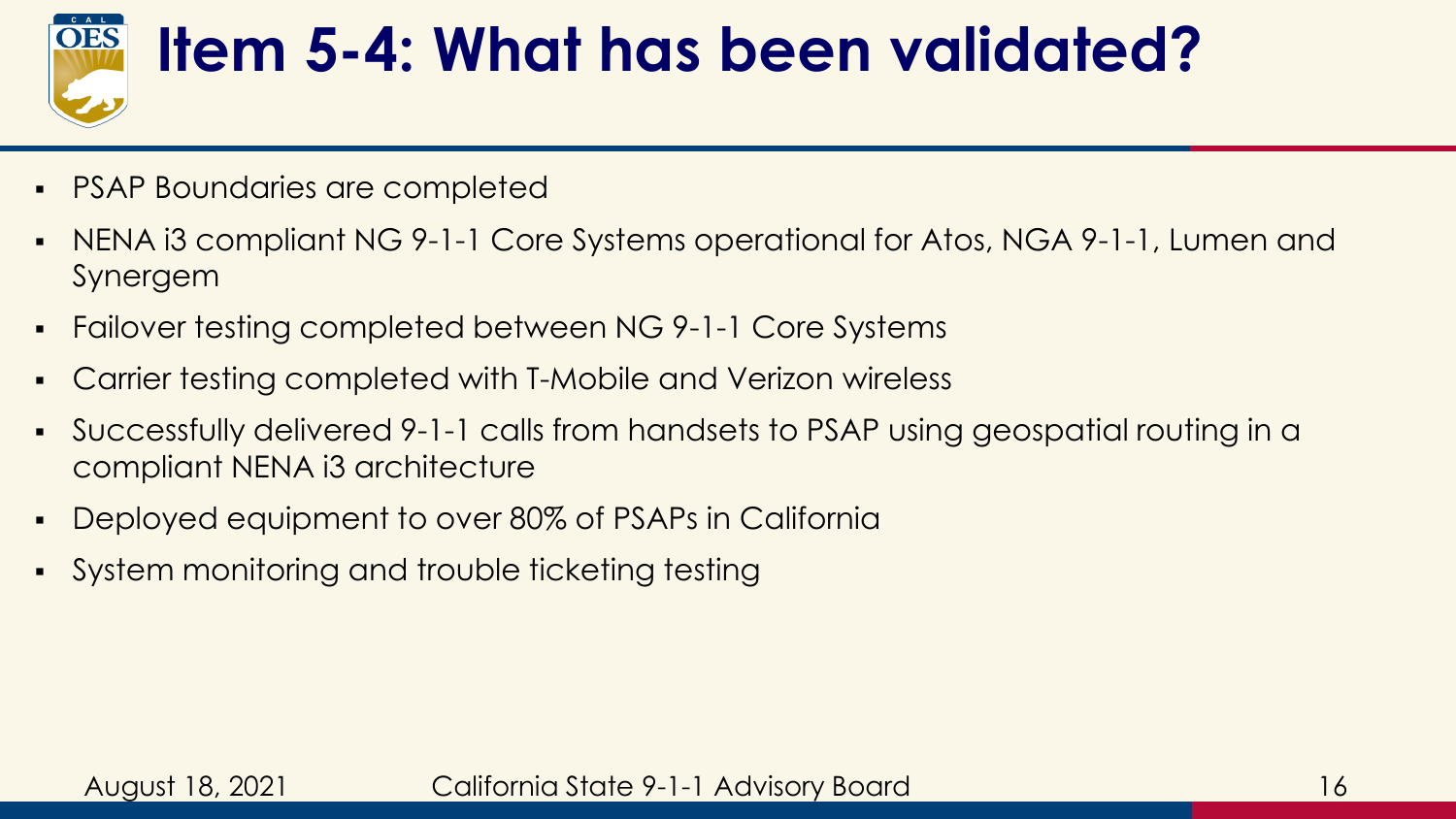

## **Item 5-4: What are the barriers to Go-Live?**

- **.** There has been a delay in the Go-Live Schedule due to:
	- 1. CPE is unable to support all NENA i3 functions
	- 2. NGCS providers have had to develop code changes for CPE
	- 3. NGCS providers have been completing "Day 2 Support" activities
	- 4. Impacts on supply chain and resources due to COVID-19
	- 5. Delivery of location information needed to support operations
	- 6. An NG 9-1-1 project of this scope and scale has never been attempted
- The CA 9-1-1 Branch anticipated 18-24 months to test the solution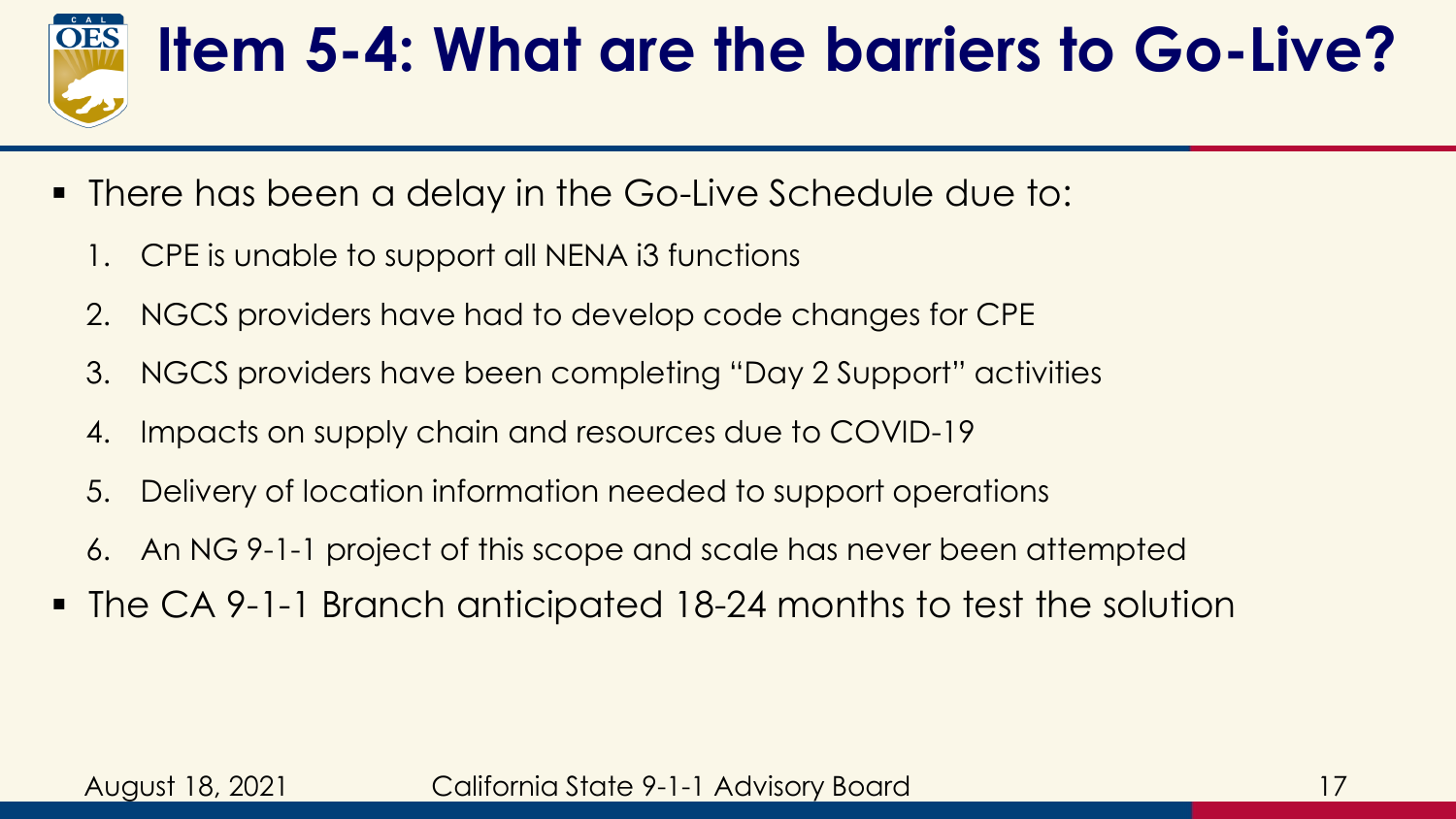

## **Item 5-4: Overcoming the Barriers**

- 1. CA 9-1-1 Branch is validating delivery of location information from CPE to CAD during the week of 8/16/21 in the CA 9-1-1 lab and at PSAPs
- 2. CA 9-1-1 Branch is working with NG 9-1-1 service providers to develop a solution to remove CPE challenges from the critical path and reduce project delays
	- **Ensure all NG 9-1-1 providers are sending location based on the NENA i3 standard**
	- Testing conversion process that will translate NENA i3 location data into the legacy 9-1-1 location format that existing CPE is able to process with no downstream impacts by end of August 2021
	- Using SLAs and other contractual means to hold CPE vendors and NG 9-1-1 providers accountable
- 3. CA 9-1-1 Branch is testing with cloud native CPE vendors to validate viable replacement equipment for the CPE that is deployed in California
- 4. Ensuring the solution is valid and reliable but not seeking perfection
- 5. We will use a soft launch approach and will not use any public messaging until after transition

#### August 18, 2021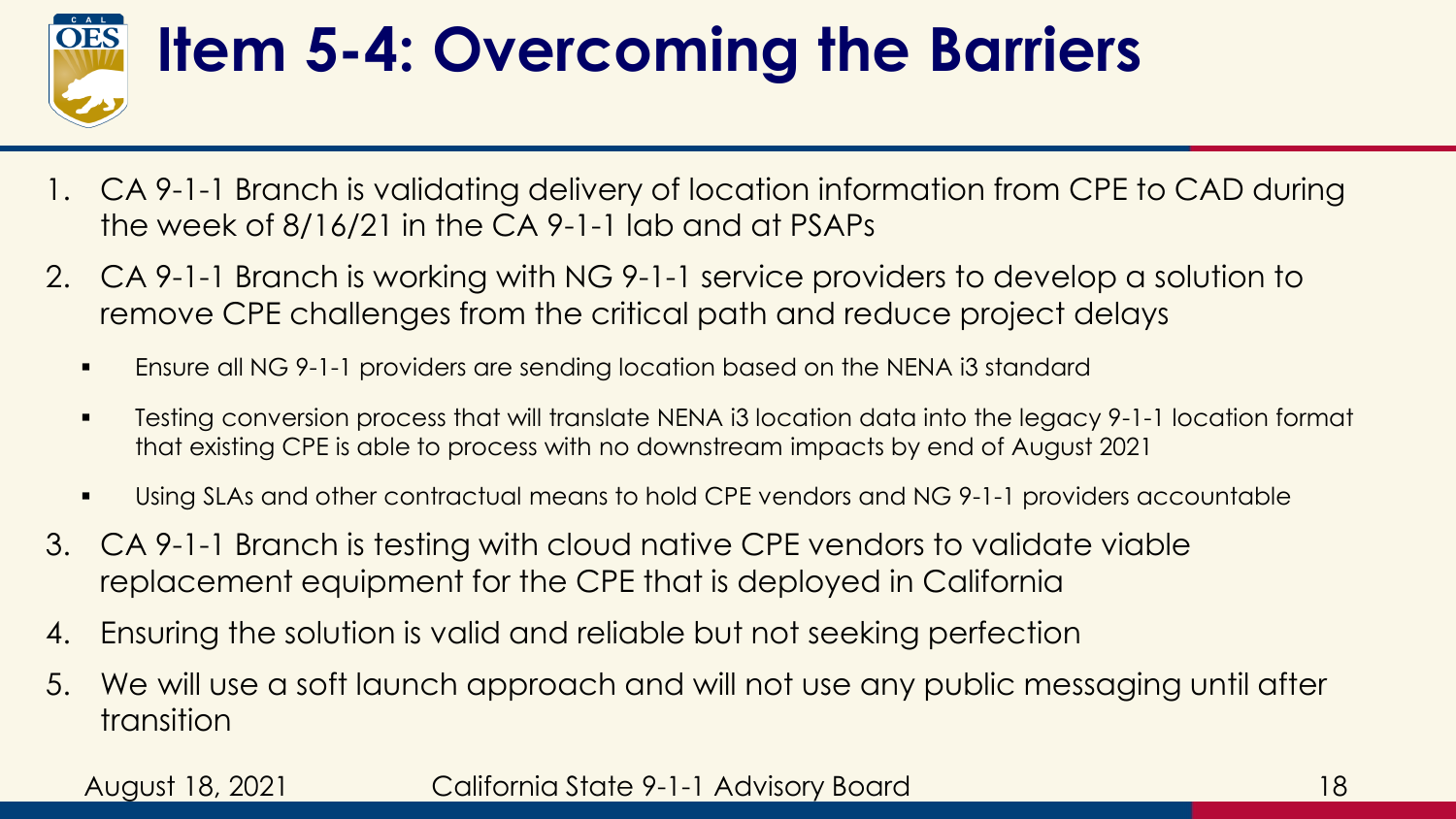#### **Item 5-4: We need PSAP help to Support the Testing Process**

- Final testing requires dispatchers to answer calls to validate the programming is correct and that the training is adequate
- We are asking for PSAPs to support test windows for the testing that must be completed at the PSAP
	- Test Windows will be Tuesday Thursday from  $10:00$  am  $1:00$  pm
	- No more than 10 test calls will be completed in any single hour unless approved by PSAP
	- During planned events and increased busy times, test windows can be cancelled by PSAP
	- Each PSAP will have unique testing number for Atos and their region to support additional PSAP testing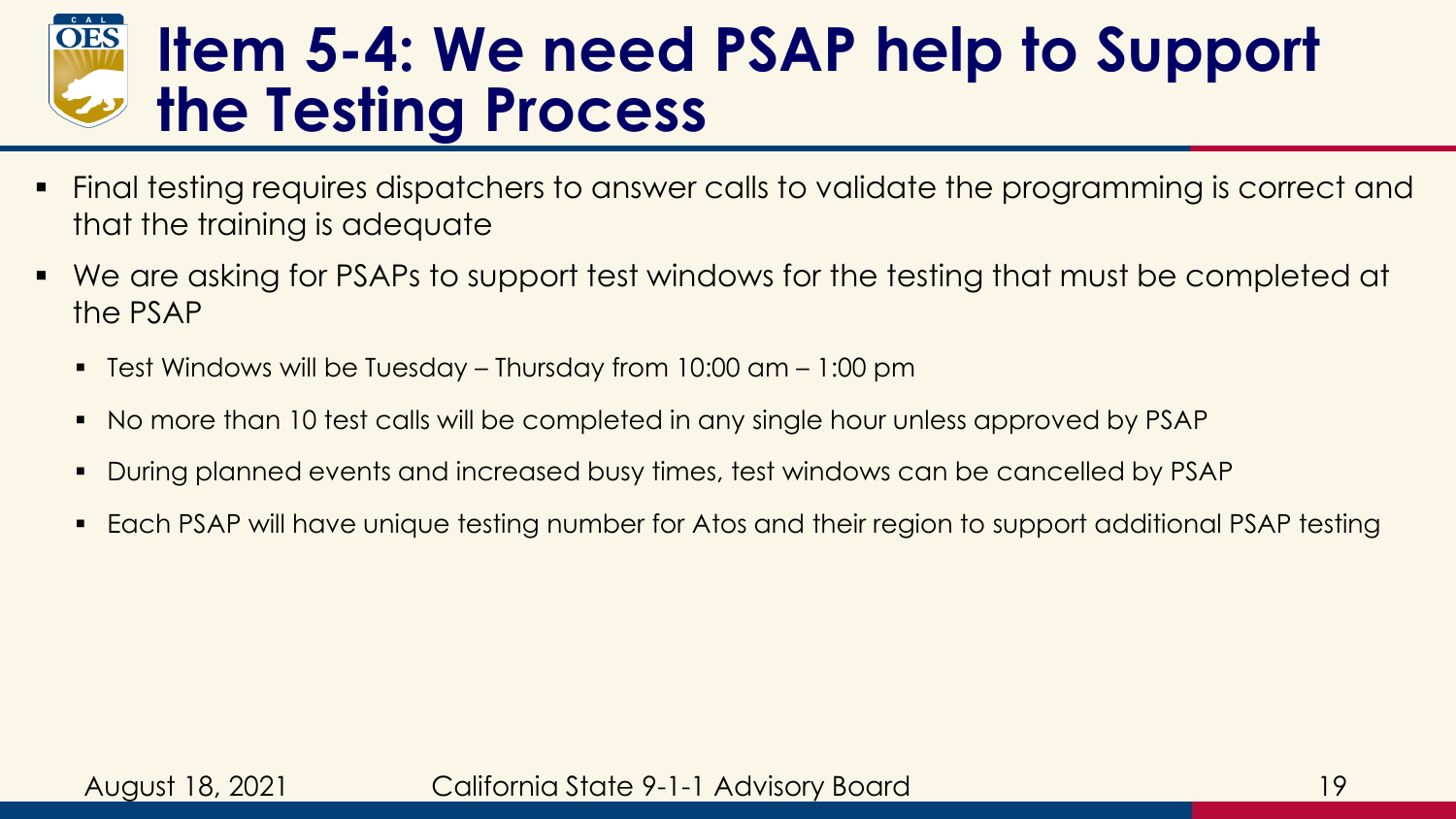#### **Item 5-4: What does NG 9-1-1 Testing look like for my PSAP?**

There will be 4 types of Testing:

- CA 9-1-1 Branch NG 9-1-1 lab testing
- CPE Testing to validate CPE upgrades or LPG
- NG 9-1-1 Testing to validate NG 9-1-1 connectivity to your PSAP
- CPE and NG 9-1-1 Testing– Your CPE technician will answer the first test calls to ensure functionality
- "Go Live" Testing to validate NG 9-1-1 Go-Live readiness
- Carrier Testing to validate each carrier can deliver 9-1-1 calls through NGCS
- "Go Live" and Carrier Testing After line appearances are programmed on your CPE and training is completed by the CPE vendor, anticipate that your PSAP will be receiving NG 9-1- 1 test calls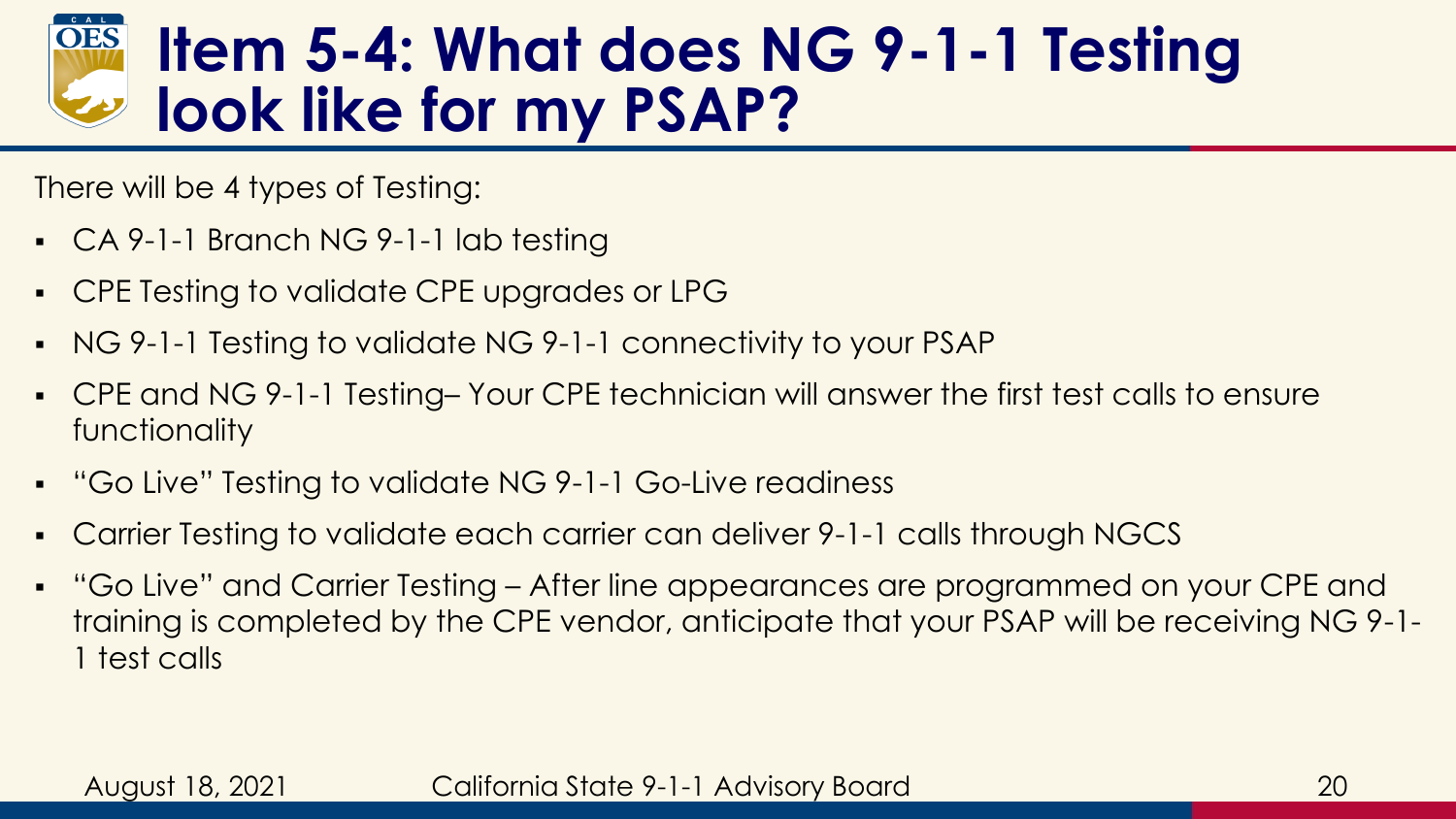

### **Item 5-4: PSAP Install Status**

■ NG911 Deployment PSAP Dashboard Technical Information

<https://www.caloes.ca.gov/PublicSafetyCommunicationsSite/Documents/DashboardInfo.pdf>

▪ NG911 Deployment PSAP Dashboard

<https://calema.maps.arcgis.com/apps/dashboards/edccc14f232640c4b53a65e946880568>

▪ Live Demo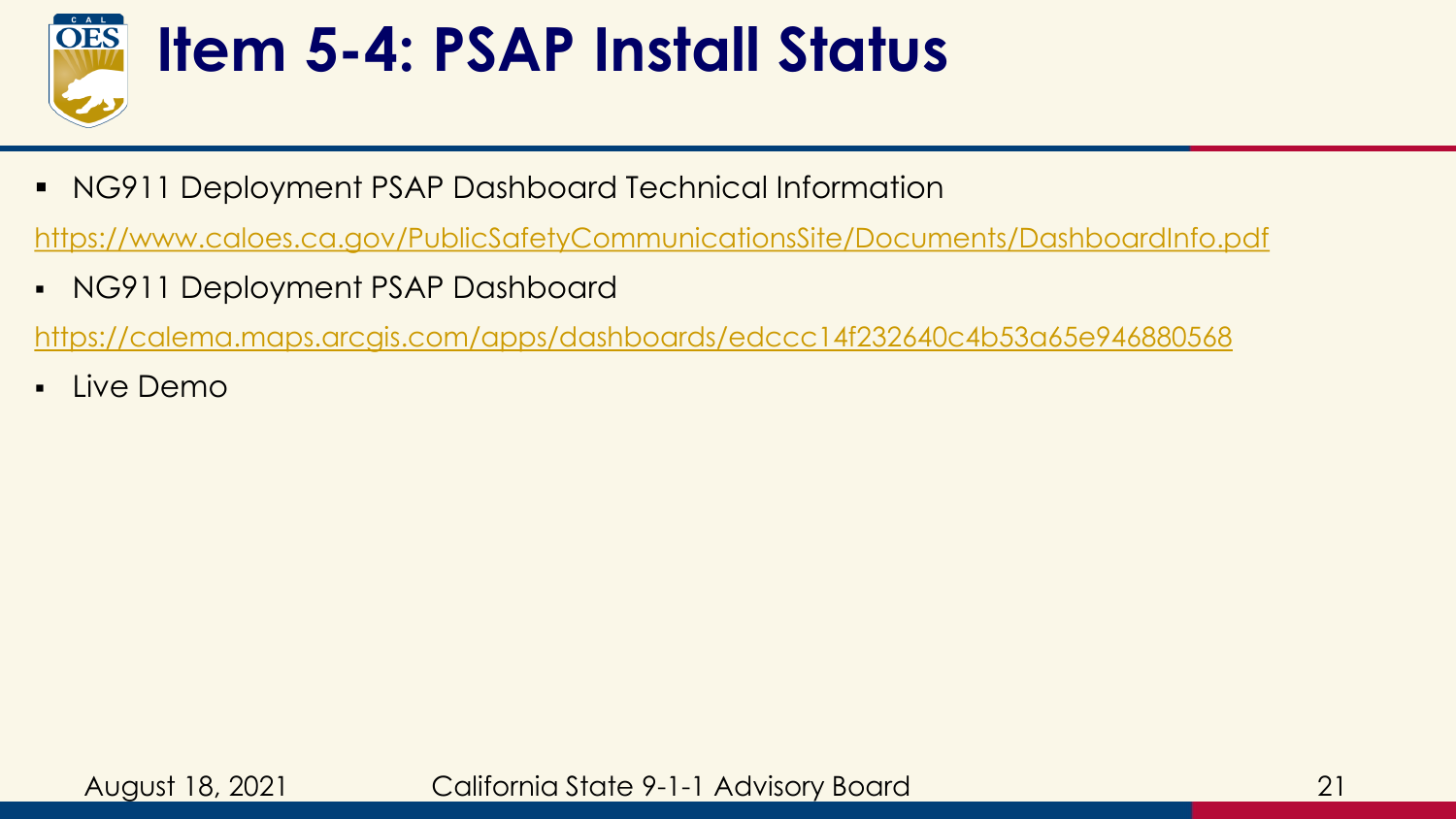#### OES **Item 5-4: Selective Router Transition Tentative Dates**



- PSAPs will be accepting both NG 9-1-1 calls and legacy 9-1-1 calls
- **Focus is on project success, not the schedule**

August 18, 2021

• **Using the SLAs and contract requirements to hold vendors accountable**

California State 9-1-1 Advisory Board

22

**Migration**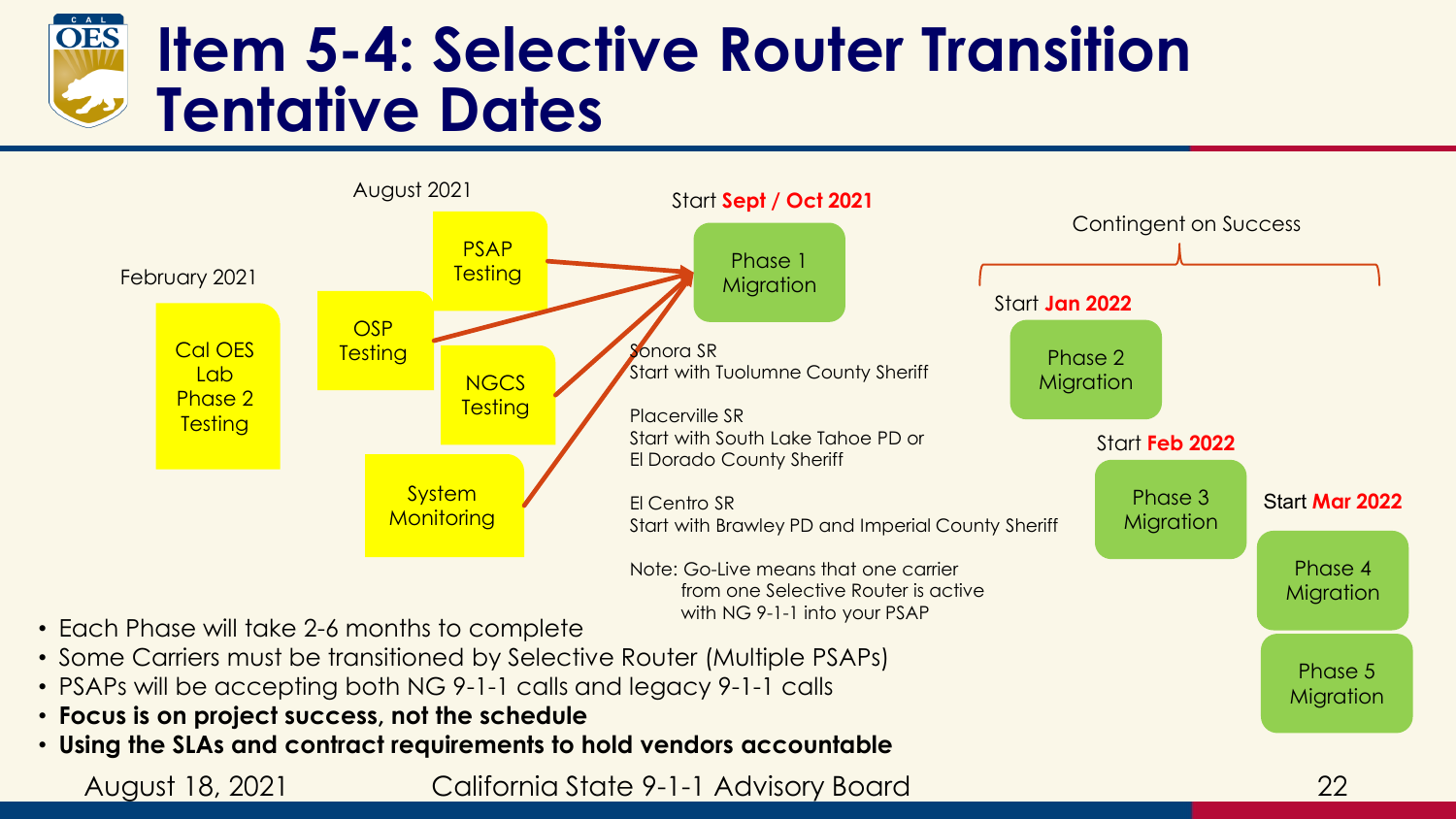

#### **Item 5-5: Location Accuracy and Validation Project**

- **All Over the Top text solutions will be migrated to RapidDeploy beginning November 2021**
- **All Over the Top text PSAPs must start using RapidDeploy**
- All PSAPs have been updated to RadiusPlus
	- Includes an SMS text from 9-1-1 capability
	- **E** Integration of data from OnStar is now available
- Any questions, Cal OES Project Manager:

Curt Guillot @ 916-894-5035 or [curt.guillot@caloes.ca.gov](mailto:curt.guillot@caloes.ca.gov)

**• For RadiusPlus access, Customer Success Manager:** Mel Bland @ 512-488-6420 or [OTT@rapiddeploy.com](mailto:OTT@rapiddeploy.com)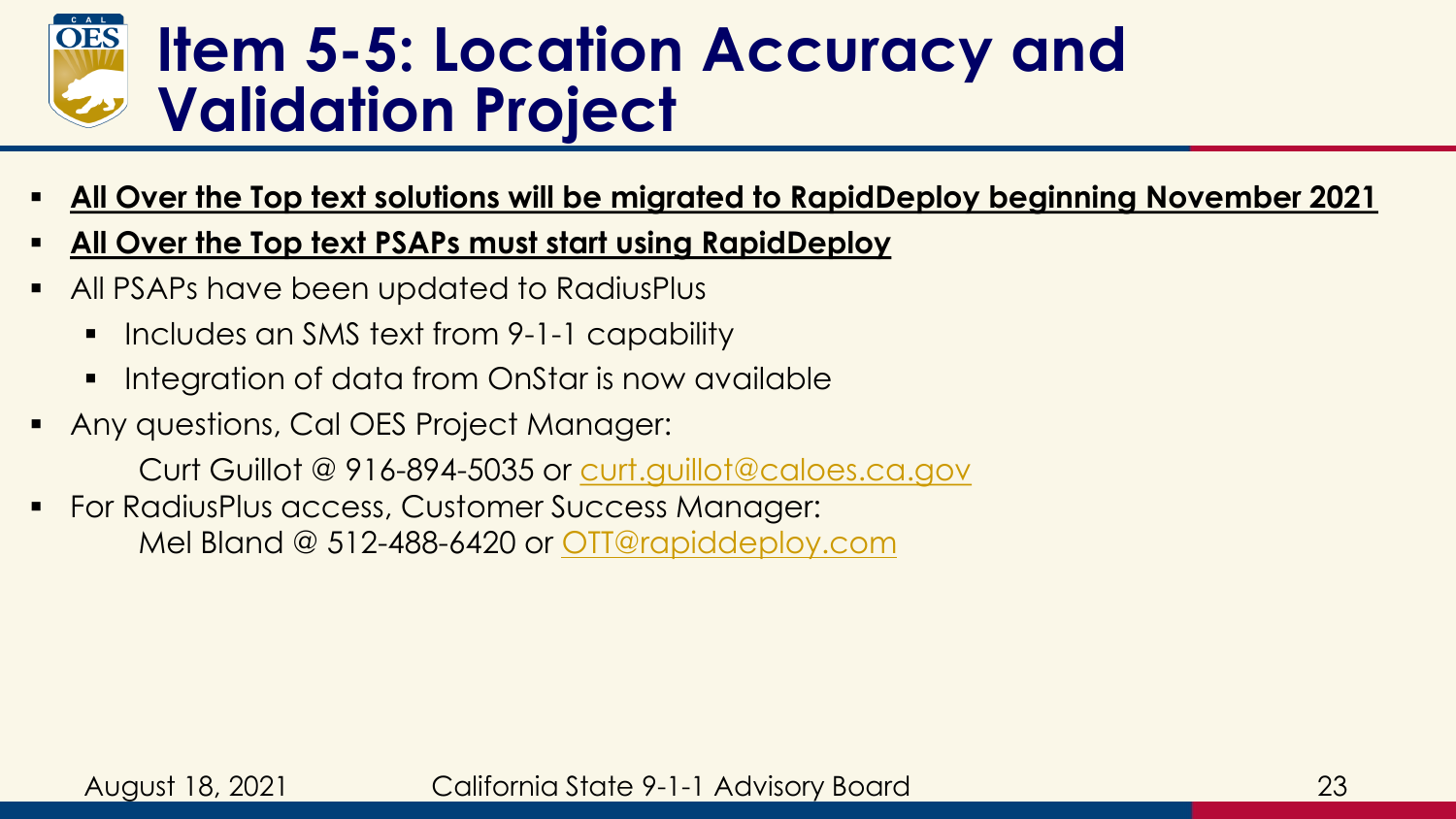

#### **Item 5-6: SETNA Fund Condition Statement**

0690 Office of Emergency Services

#### **FUND CONDITION STATEMENTS**

|                                                                                                                                                                         | 2019-20*  | $2020 - 21$ *  | $2021 - 22$ * |
|-------------------------------------------------------------------------------------------------------------------------------------------------------------------------|-----------|----------------|---------------|
| 0022 State Emergency Telephone Number Account <sup>s</sup>                                                                                                              |           |                |               |
| <b>BEGINNING BALANCE</b>                                                                                                                                                | \$241     | \$23,568       | \$37,613      |
| <b>Prior Year Adjustments</b>                                                                                                                                           | 22,394    |                |               |
| <b>Adjusted Beginning Balance</b>                                                                                                                                       | \$22,635  | \$23,568       | \$37.613      |
| REVENUES, TRANSFERS, AND OTHER ADJUSTMENTS                                                                                                                              |           |                |               |
| Revenues:                                                                                                                                                               |           |                |               |
| 4140500 Emergency Telephone User's Surcharge                                                                                                                            | 111,889   | 184,514        | 184,424       |
| 4171100 Cost Recoveries - Other                                                                                                                                         | 1         | 2              | 2             |
| 4171400 Escheat - Unclaimed Checks, Warrants, Bonds, and Coupons                                                                                                        | 2         |                |               |
| 4173500 Settlements and Judgments - Other                                                                                                                               |           | 3              |               |
| <b>Transfers and Other Adjustments</b>                                                                                                                                  |           |                |               |
| Revenue Transfer from Prepaid MTS 911 Account (3266) to State Emergency Telephone<br>Number Account (0022) per Chapter 885 Statutes of 2014 (AB 1717) Section 8 Revenue |           | $-1.408$       | $-1.408$      |
| and Taxation Code 42023 (a)<br>Revenue Transfer from Prepaid MTS 911 Account (3266) to State Emergency Telephone                                                        |           |                |               |
| Number Account (0022) per Chapter 885, Statutes of 2014 (AB 1717) Section 8 Revenue<br>and Taxation Code 42023 (a)                                                      | 17        | 1,408          | 1,408         |
| Total Revenues, Transfers, and Other Adjustments                                                                                                                        | \$111,909 | \$184,519      | \$184,426     |
| <b>Total Resources</b>                                                                                                                                                  | \$134,544 | \$208,087      | \$222,039     |
| EXPENDITURE AND EXPENDITURE ADJUSTMENTS                                                                                                                                 |           |                |               |
| 0690 Office of Emergency Services (State Operations)                                                                                                                    | 19,746    | 21,020         | 21,572        |
| 0690 Office of Emergency Services (Local Assistance)                                                                                                                    | 136,283   | 142.391        | 154,991       |
| 3540 Department of Forestry and Fire Protection (State Operations)                                                                                                      | 3.815     | 3,815          | 3,815         |
| 7600 California Department of Tax and Fee Administration (State Operations)                                                                                             | 784       | 1,659          | 1,755         |
| 8880 Financial Information System for California (State Operations)                                                                                                     | $-1$      | ٠              |               |
| 9892 Supplemental Pension Payments (State Operations)                                                                                                                   | 95        | 102            | 102           |
| 9900 Statewide General Administrative Expenditures (Pro Rata) (State Operations)                                                                                        | 254       | 1.487          | 481           |
| Less funding provided by General Fund (State Operations)                                                                                                                | $-50.000$ | $\blacksquare$ |               |
| <b>Total Expenditures and Expenditure Adjustments</b>                                                                                                                   | \$110,976 | \$170,474      | \$182,716     |
| <b>FUND BALANCE</b>                                                                                                                                                     | \$23,568  | \$37,613       | \$39,323      |
| Reserve for economic uncertainties                                                                                                                                      | 23,568    | 37,613         | 39,323        |

August 18, 2021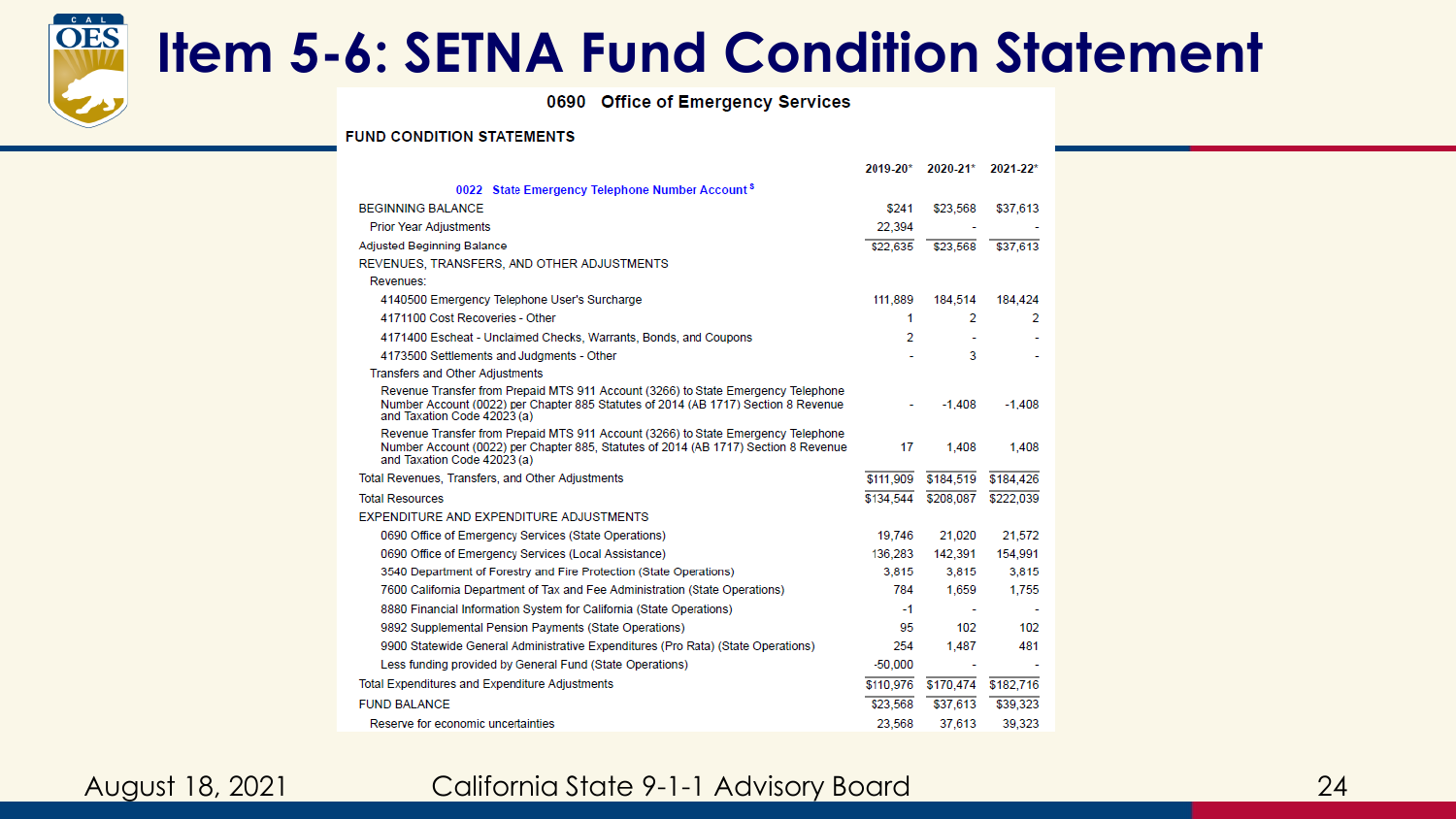

### **Item 5-6: 2021 SETNA Fee Calculation**

- How the fee is set by Cal OES:
	- Revenue needed is determined by FY 2021-22 budget
	- Access Line Service Providers sent number of access lines to Cal OES
	- Cal OES calculated the surcharge based on the budget and number of access lines
	- Cal OES sent letter to CDTFA on September 29, 2020
	- For calendar year 2021, the recommend surcharge is \$0.30

| Description                      | Amount        |
|----------------------------------|---------------|
| 2020-21 Revenue Needed           | \$207,048,613 |
| Estimate number of Access Lines  | 57,883,663    |
| Surcharge per month              | \$0.30        |
| <b>Projected Monthly Revenue</b> | \$17,365,099  |
| <b>Projected Annual Revenue</b>  | \$208,381,185 |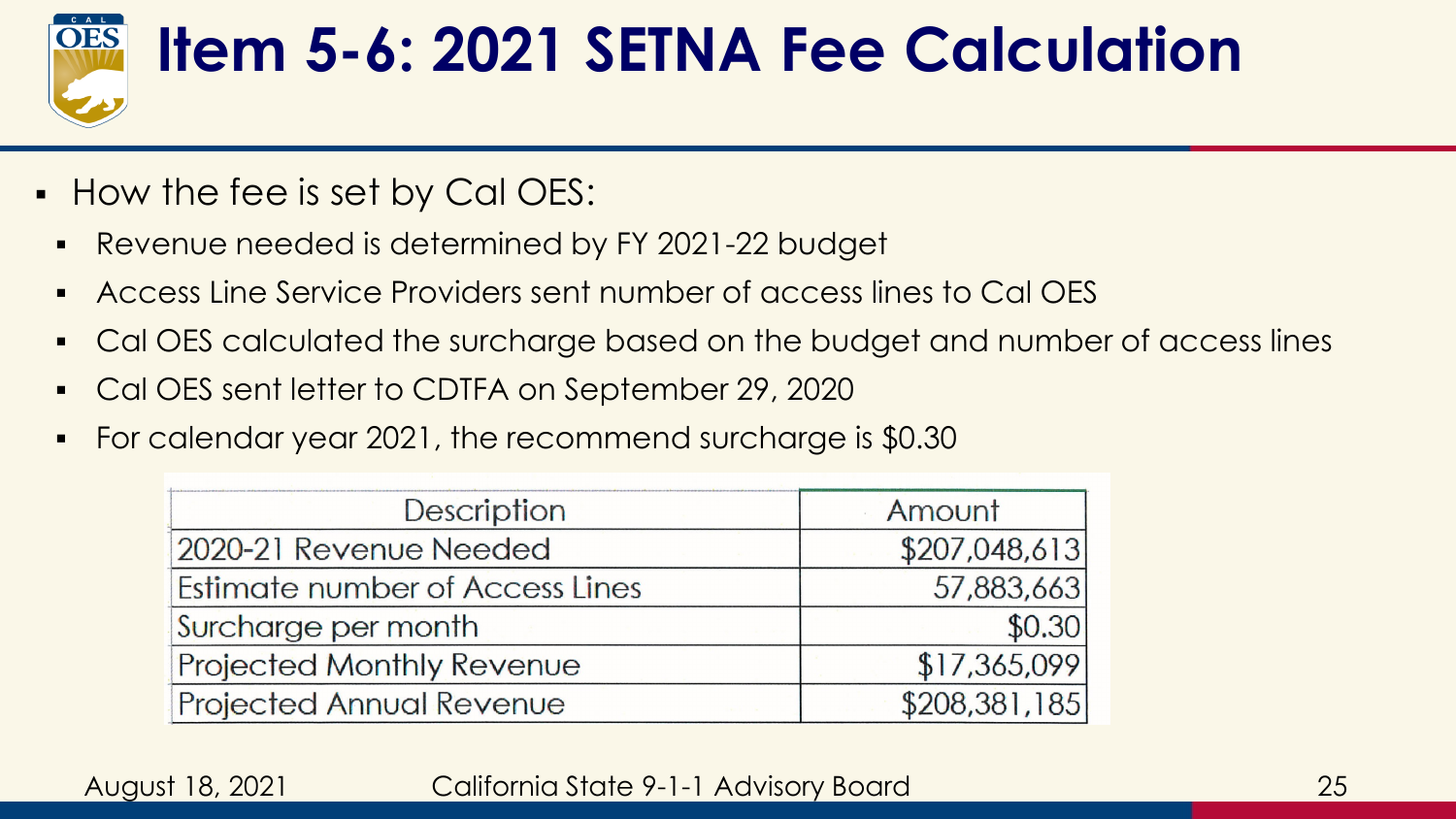

# **Item 6: Long Range Planning Committee**

- The LRPC will brief out current LRPC activities
- The LRPC will take direction from 9-1-1 AB on future activities for the LRPC

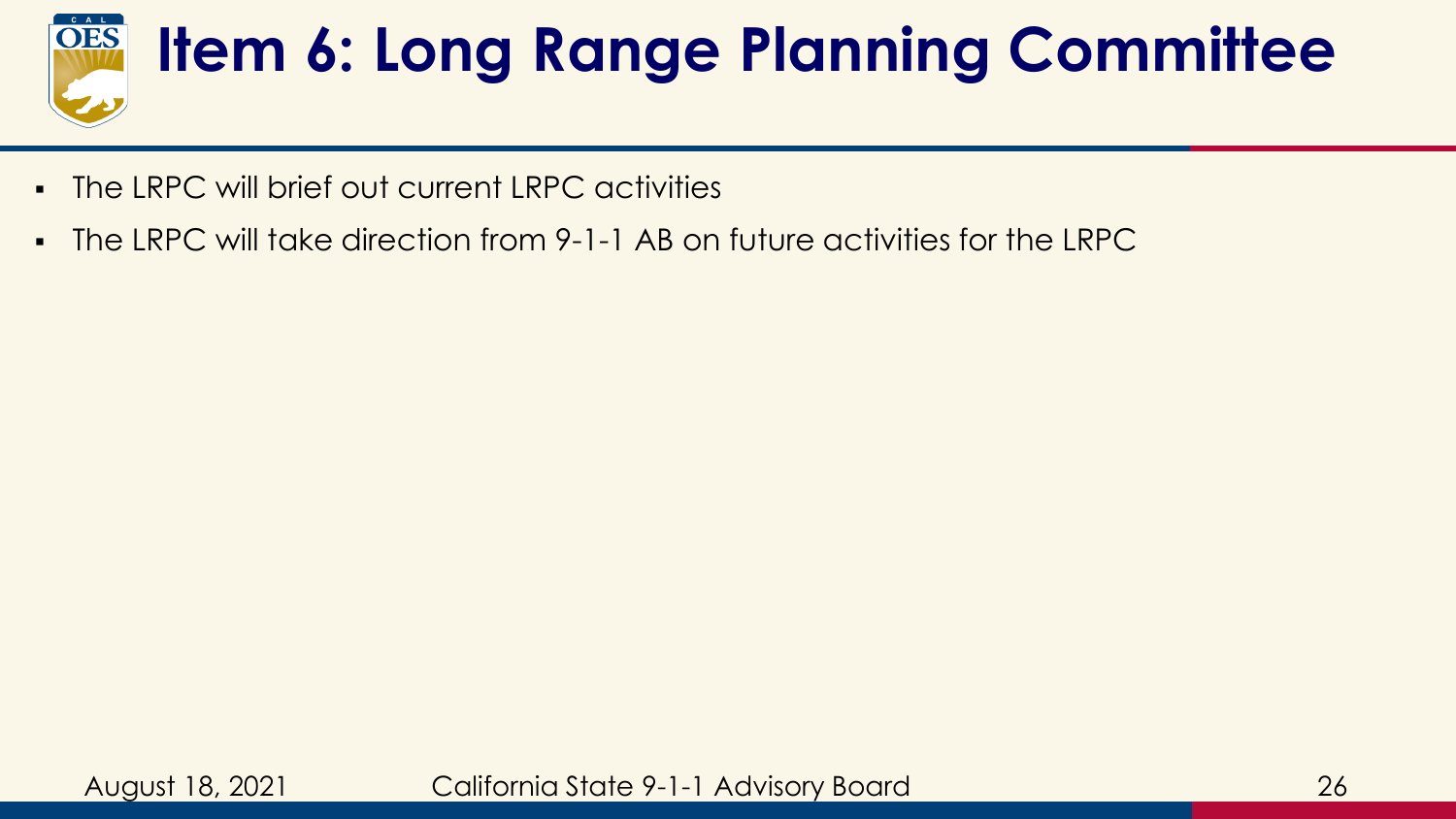#### **OES Item 7: Appointments to the Long Range Planning Committee**

- The 9-1-1 Advisory Board members are requested to review the Committee member assignments and make recommendations for new assignments
- The 9-1-1 Advisory Board will vote on recommended assignments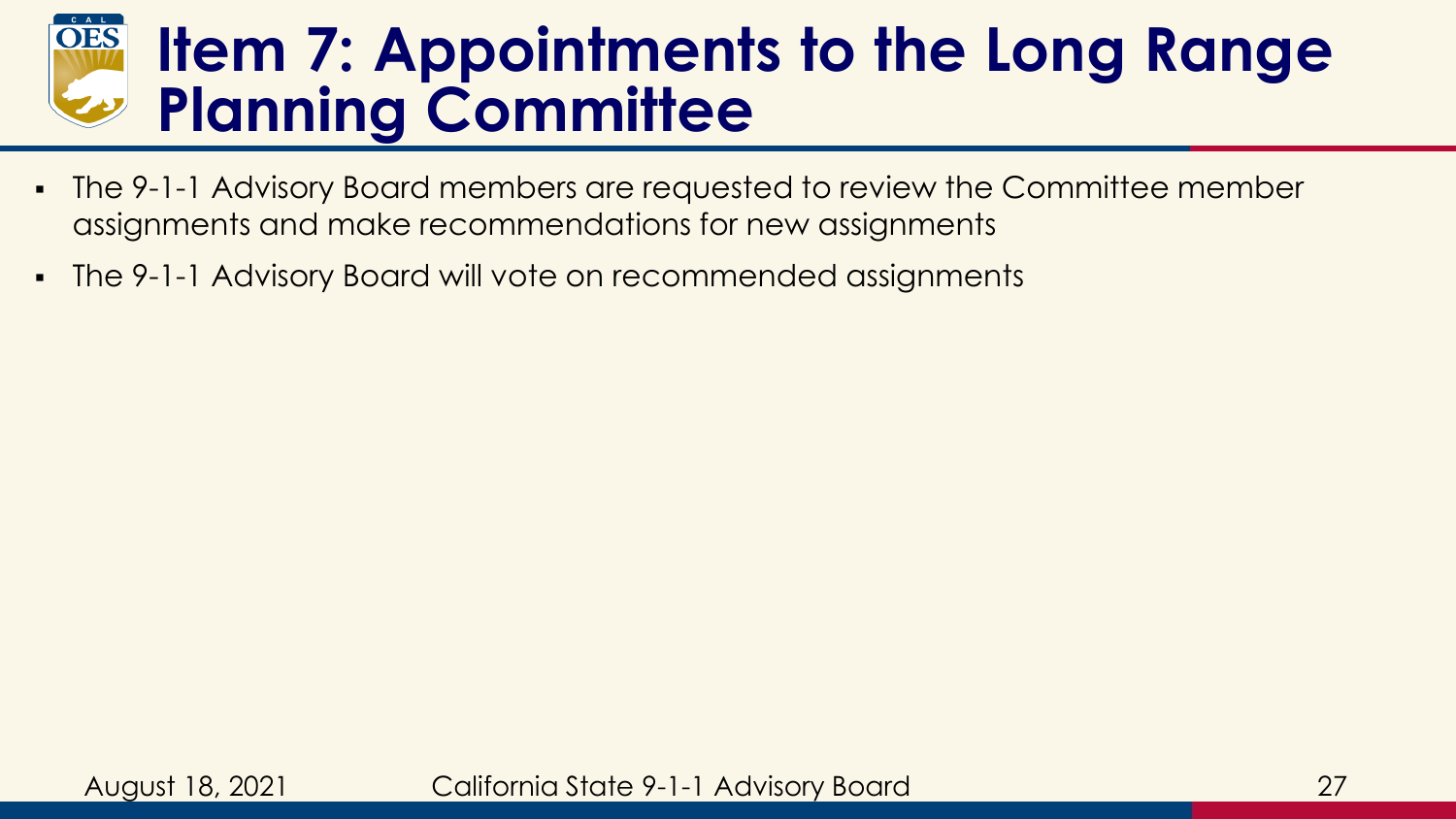

### **Item 8: Strategic Initiatives**

- The 9-1-1 Branch will provide an overview and update on the current strategic initiatives
- **Mission of CA 9-1-1 Branch**: Enable public safety answering points (PSAPs) to provide the fastest, most reliable, and cost-effective access to 9-1-1 services for California.
	- **Goal 1:** Improve 9-1-1 system reliability and call routing for California PSAPs
	- **Goal 2:** Support the 9-1-1 operational needs of California PSAPs
	- **Goal 3**: Collaborate with state and federal partners to ensure that policies, procedures, and statutes reflect the needs of California
- Draft Strategic Plan has been sent to the 9-1-1 Advisory Board and posted on the CA 9-1-1 Branch website: [www.caloes.ca.gov/911](http://www.caloes.ca.gov/911)
	- Requesting feedback by September 30 ,2021
	- Vote to approve at Nov 17, 2021 Advisory Board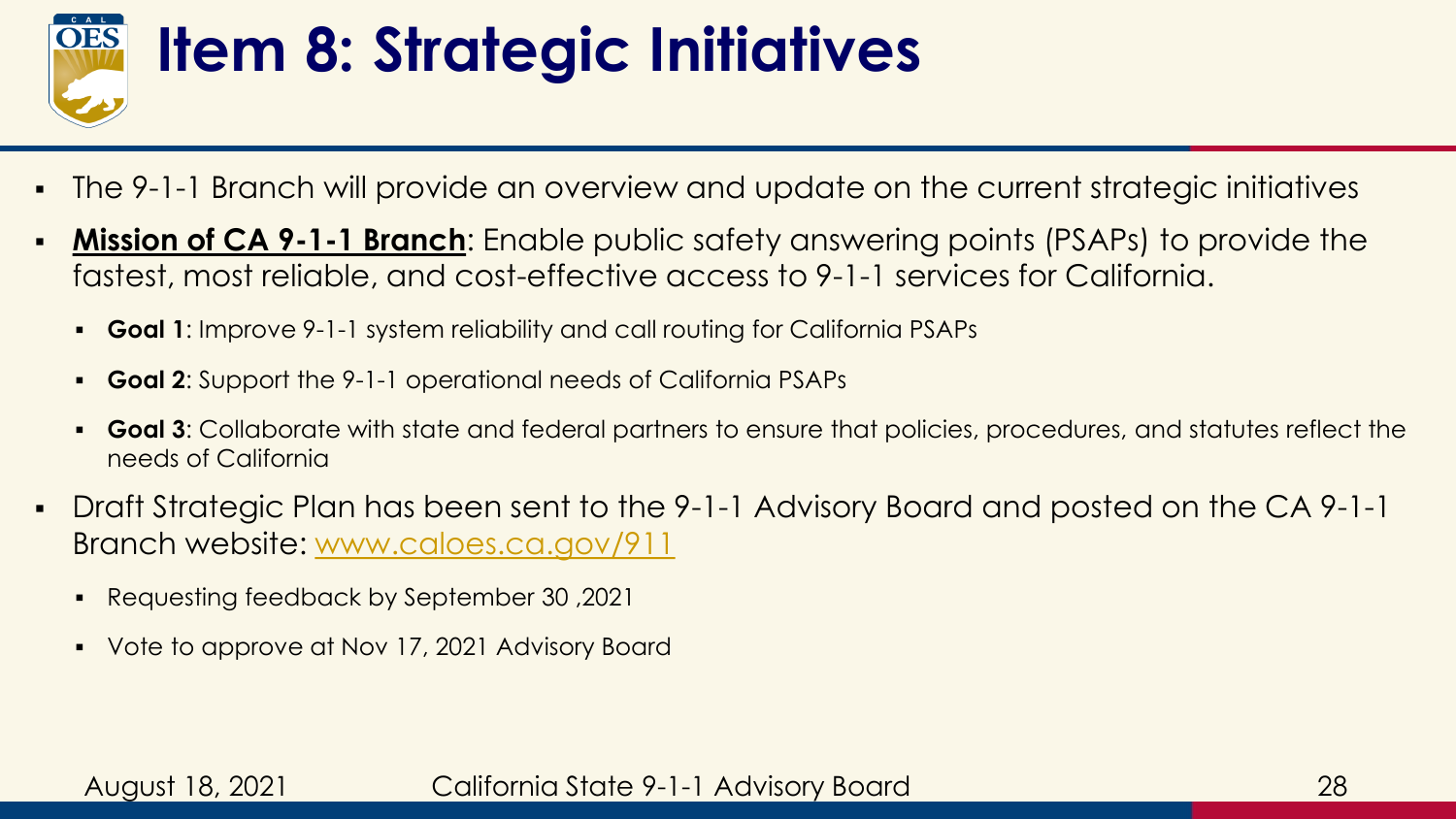

## **Item 9: Agenda Items for Future Meetings**

Board requests for matters to be placed on a future agenda

2021 Meeting Dates:

• NOVEMBER 17, 2021

2022 Meeting Dates:

- FEBRUARY 23, 2022, 10 AM 12 PM
- MAY 18, 2022, 10 AM  $-$  12 PM
- AUGUST 17, 2022 10 AM 12 PM
- NOVEMBER 16, 2022 10 AM 12 PM

August 18, 2021 California State 9-1-1 Advisory Board 29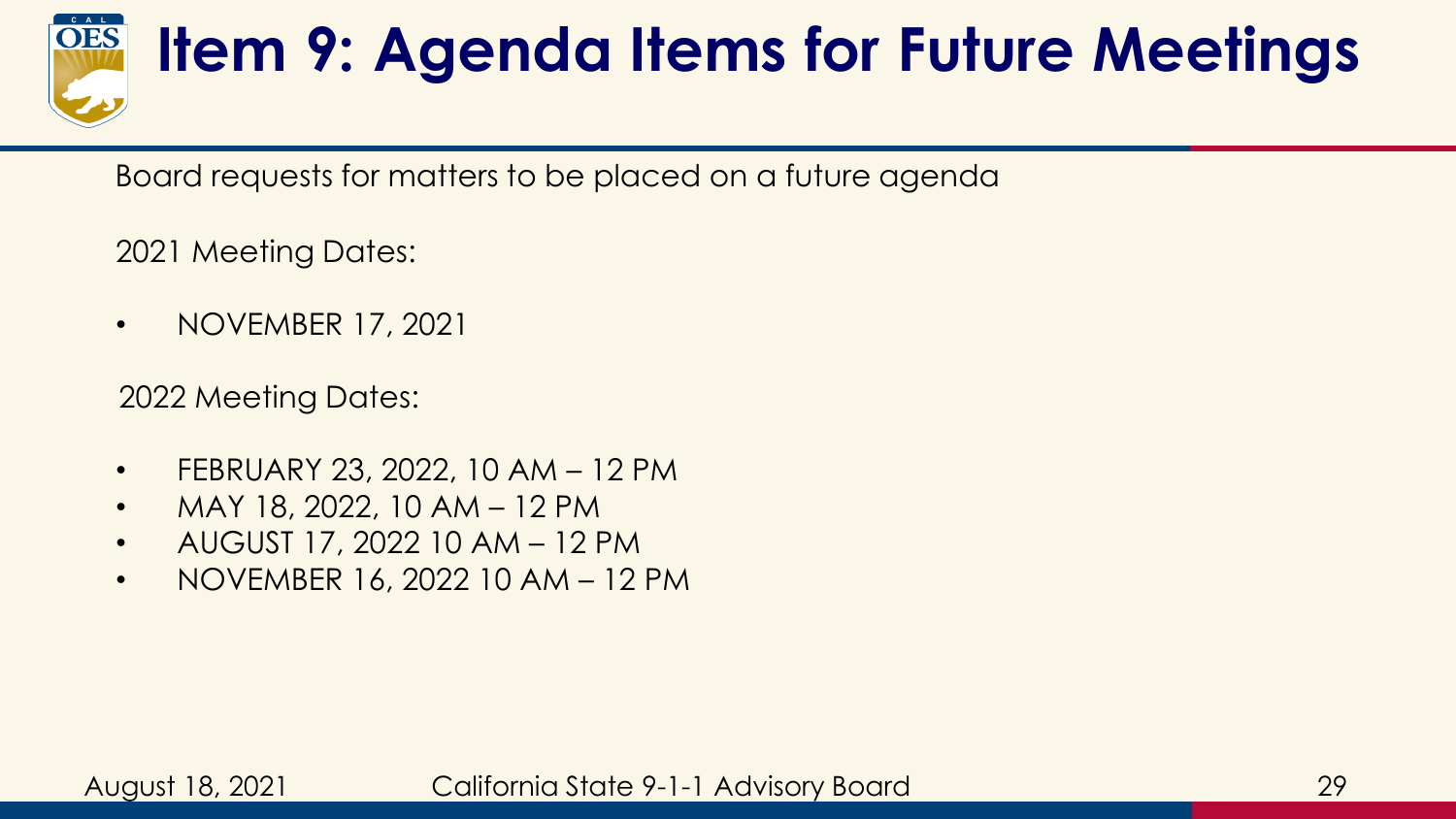

#### **Item 10: Public Comment**

#### Public Comment

August 18, 2021 California State 9-1-1 Advisory Board 30